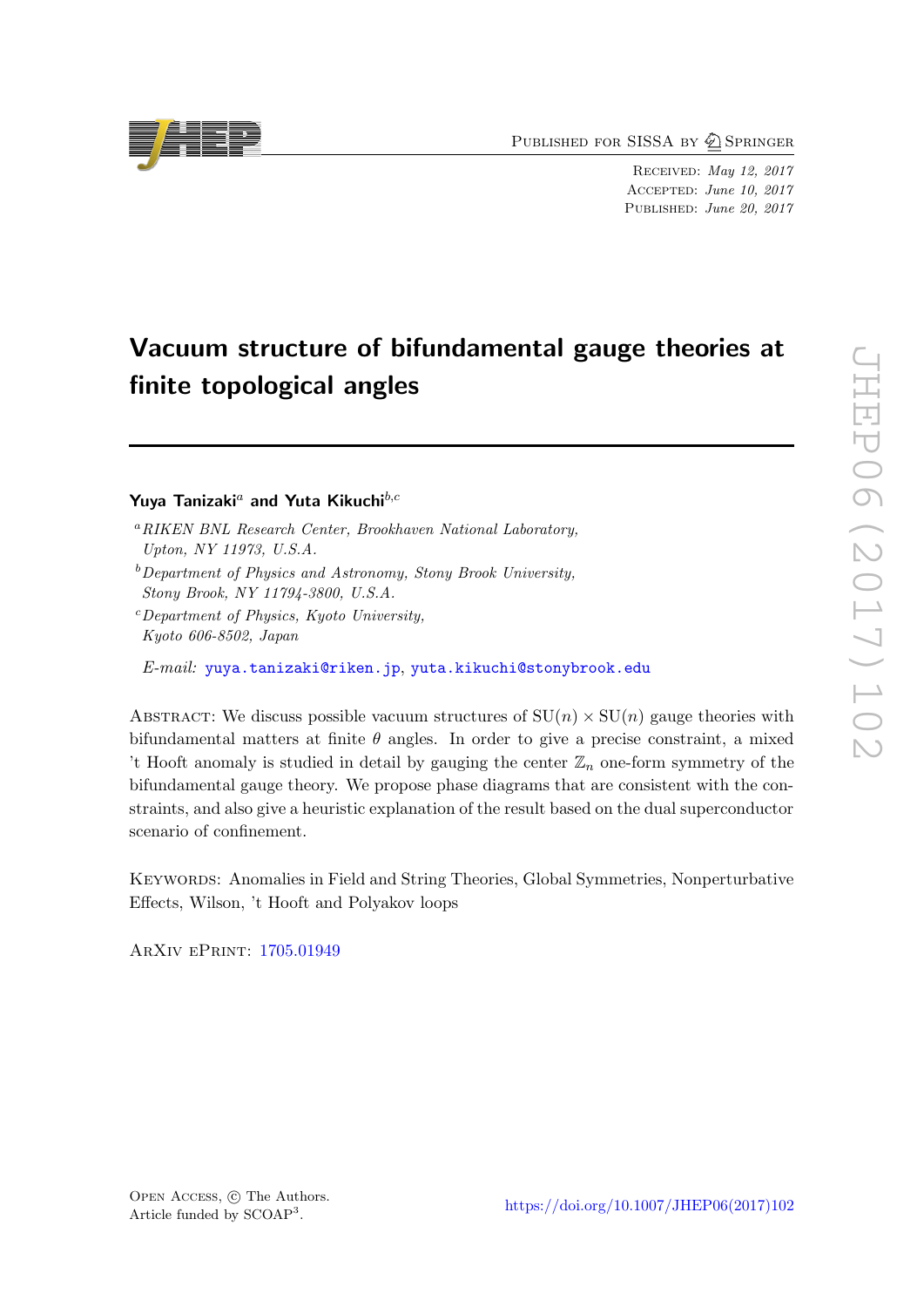## Contents

| $\mathbf{1}$ |                                                                                    | Introduction                                                         |                  |
|--------------|------------------------------------------------------------------------------------|----------------------------------------------------------------------|------------------|
| $\mathbf{2}$ | Review on $\mathfrak{su}(n)$ Yang-Mills theory                                     |                                                                      | $\overline{2}$   |
|              | 2.1                                                                                | Electric and magnetic charges                                        | 3                |
|              | 2.2                                                                                | $SU(n)$ Yang-Mills theory and its genuine line operators             | 3                |
|              | 2.3                                                                                | $SU(n)/\mathbb{Z}_n$ Yang-Mills theory                               | $\overline{4}$   |
|              | 2.4                                                                                | Spontaneous CP breaking at $\theta = \pi$ of SU(n) Yang-Mills theory | $\boldsymbol{6}$ |
| $\bf{3}$     | $SU(n) \times SU(n)$ bifundamental gauge theory                                    |                                                                      |                  |
|              | 3.1                                                                                | Coupling with the $\mathbb{Z}_n$ two-form gauge fields               | 9                |
|              | Spontaneous CP breaking at $(\theta_1, \theta_2) = (\pi, 0)$ and $(0, \pi)$<br>3.2 |                                                                      | 11               |
|              | Vacuum structure around $\theta_1 = \theta_2 = \pi$<br>$3.3\,$                     |                                                                      | 11               |
|              | 3.4                                                                                | Interpretation via the dual superconductor picture                   | 14               |
|              |                                                                                    | 3.4.1 $SU(n)$ Yang-Mills theory                                      | 14               |
|              |                                                                                    | 3.4.2 $SU(n) \times SU(n)$ bifundamental gauge theories              | 16               |
| 4            | Conclusion                                                                         |                                                                      | 19               |
|              |                                                                                    | A Quick review on topological field theories                         | 20               |

## <span id="page-1-0"></span>1 Introduction

Dynamics of non-Abelian gauge theories depends not only on the gauge coupling constant but also on the topological  $\theta$  angle. Since its discovery, the dependence of vacua and excitations on the parameter  $\theta$  has been a key issue to understand the topological nature of gauge theories [\[1](#page-21-0)[–6\]](#page-21-1). The strongly interacting sector in the Standard Model of particle physics is the  $SU(3)$  vector-like gauge theory, and thus all the interactions preserve the  $CP$ invariance except for this topological term. It is widely believed that the  $\theta$  angle of quantum chromodynamics  $(QCD)$  is quite small because  $CP$  in the strong sector is well maintained in our universe according to the experiment on neutron's electric dipole moment [\[7\]](#page-22-0).

For four-dimensional  $SU(n)$  Yang-Mills theory, the angle  $\theta$  is periodic in  $2\pi$ , and thus the requirement of CP invariance of theory raises two candidates:  $\theta = 0$  and  $\theta = \pi$ . Understandings on the vacuum structure at  $\theta = \pi$  are of particular importance, and many studies have been devoted to it using various techniques, including large- $n$  limit, effective models, and chiral perturbation  $[8-23]$  $[8-23]$ . In certain limits (for example large n), one can show that  $SU(n)$  Yang-Mills theory possesses the first-order phase transition at  $\theta = \pi$  and breaks CP spontaneously. This tells us that physics at  $\theta = \pi$  is dramatically different from that at  $\theta = 0$ , and it is not known what would happen in generic cases. Recently, in ref. [\[24\]](#page-22-3), a new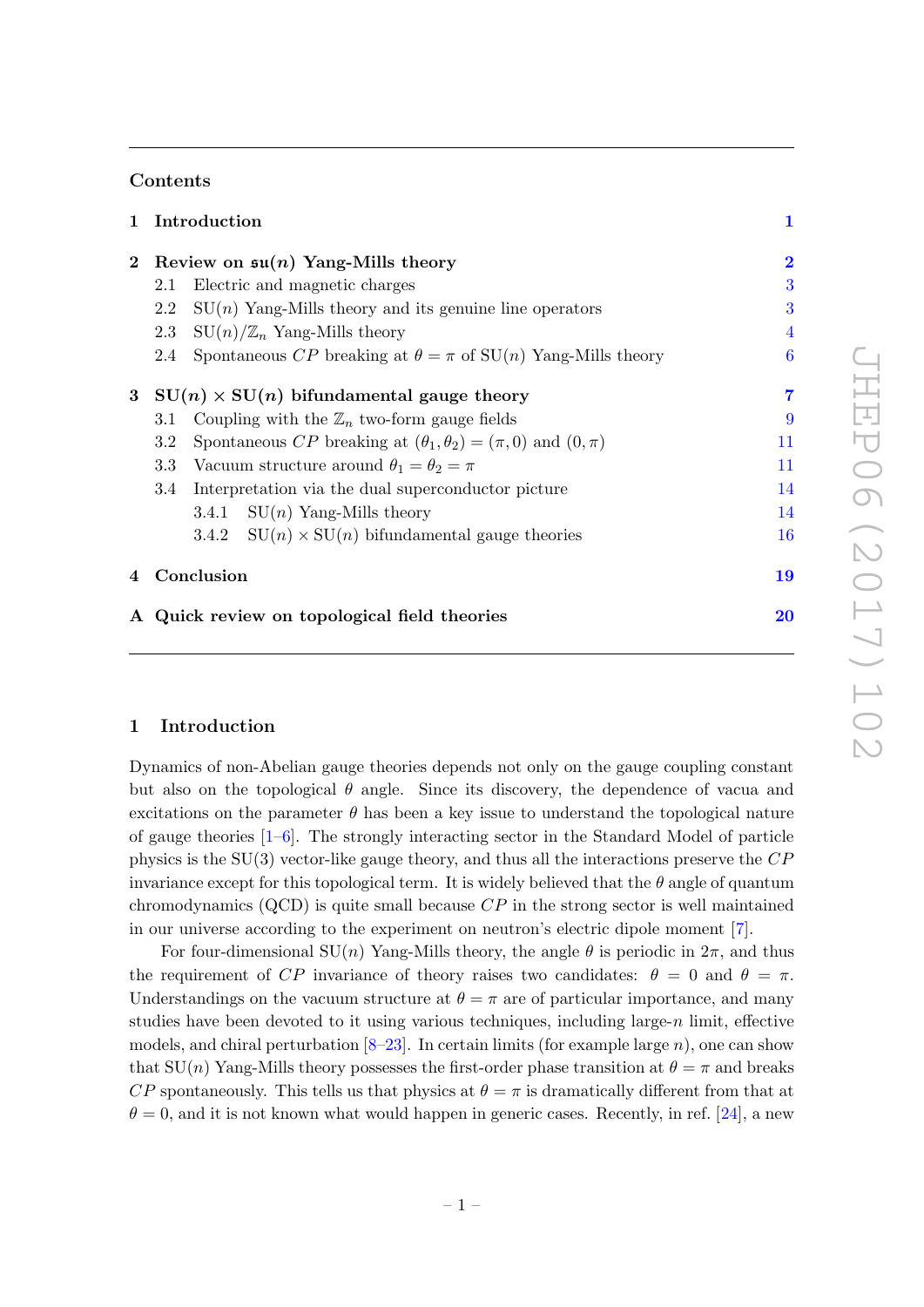technique has been developed for  $SU(n)$  pure Yang-Mills theory and also for  $SU(n)$  Yang-Mills theory with adjoint matter fields, which gives a rigorous constraint on the vacuum structure at  $\theta = \pi$  by discussing an 't Hooft anomaly matching. More interestingly, it reveals under reasonable assumptions that the first-order phase transition at  $\theta = \pi$  survives at finite temperatures at least until the deconfinement transition happens. The purpose of this paper is to extend and apply their technique to study the  $\theta = \pi$  dynamics of other gauge theories, especially  $SU(n) \times SU(n)$  Yang-Mills theory with bifundamental matter fields.

Bifundamental gauge theories have acquired an interesting position among a lot of gauge theories. The number of color  $n$  provides a hidden expansion parameter of strongly coupled gauge theories [\[25\]](#page-22-4), and the limit  $n \to \infty$  is governed by the planar diagrams. The same limit has also an interesting possibility to relate non-supersymmetric gauge theories and supersymmetric Yang-Mills theory [\[26](#page-22-5)[–34\]](#page-23-0). Let us pick up an  $SU(n) \times SU(n)$  gauge theory with one bifundamental Dirac fermion for example. Although it is not supersymmetric, it is a daughter theory of the orbifold equivalence to  $\mathcal{N} = 1$  supersymmetric  $SU(2n)$ Yang-Mills theory at least diagrammatically. The condition of the nonperturbative orbifold equivalence has also been discussed extensively, and one must know the vacuum structure to judge the equivalence [\[35–](#page-23-1)[43\]](#page-23-2). Although it is not yet known whether the nonperturbative equivalence holds for bifundamental gauge theories, they exhibit rich dynamics [\[41–](#page-23-3)[43\]](#page-23-2) and it is an important and interesting topic to study them in order to deepen our understandings on nonperturbative gluon-dynamics. The supersymmetric bifundamental gauge theory is also an interesting topic for the same purpose, and the string theory picture is very useful there [\[44\]](#page-23-4).

In this paper, we give a rigorous constraint on the vacuum structure of  $SU(n) \times SU(n)$ gauge theories with bifundamental matter fields at finite topological angles. Since the theory has two SU(n) gauge groups, it has two topological angles  $\theta_1$  and  $\theta_2$ . The theory is CP invariant at  $(\theta_1, \theta_2) = (0, 0), (\pi, 0), (0, \pi)$  and  $(\pi, \pi)$ , and we discuss the global consistency of 't Hooft anomalies to see whether the vacuum is continuously connected without breaking CP at those points. We propose phase diagrams in the  $\theta_1$ - $\theta_2$  plane that are consistent with the constraints, and give its heuristic interpretation based on the dual superconductor model of confinement.

This paper is organized as follows: in section [2,](#page-2-0) we review the basics for the  $SU(n)$ Yang-Mills theory to make the paper self-contained. We also give a review on how the rigorous constraint on the CP symmetry at  $\theta = \pi$  can be derived for it. In section [3,](#page-7-0) we discuss the bifundamental  $SU(n) \times SU(n)$  gauge theory at finite topological angles, and interpret our result based on the dual superconductor model of confinement. We give conclusions in section [4.](#page-19-0) We give a review on necessary computations of topological field theories in appendix [A.](#page-20-0)

## <span id="page-2-0"></span>2 Review on  $\mathfrak{su}(n)$  Yang-Mills theory

In this section, we give a brief review on four-dimensional Yang-Mills theory with the gauge Lie algebra  $\mathfrak{su}(n)$  in order to make the paper self-contained. Especially, we consider the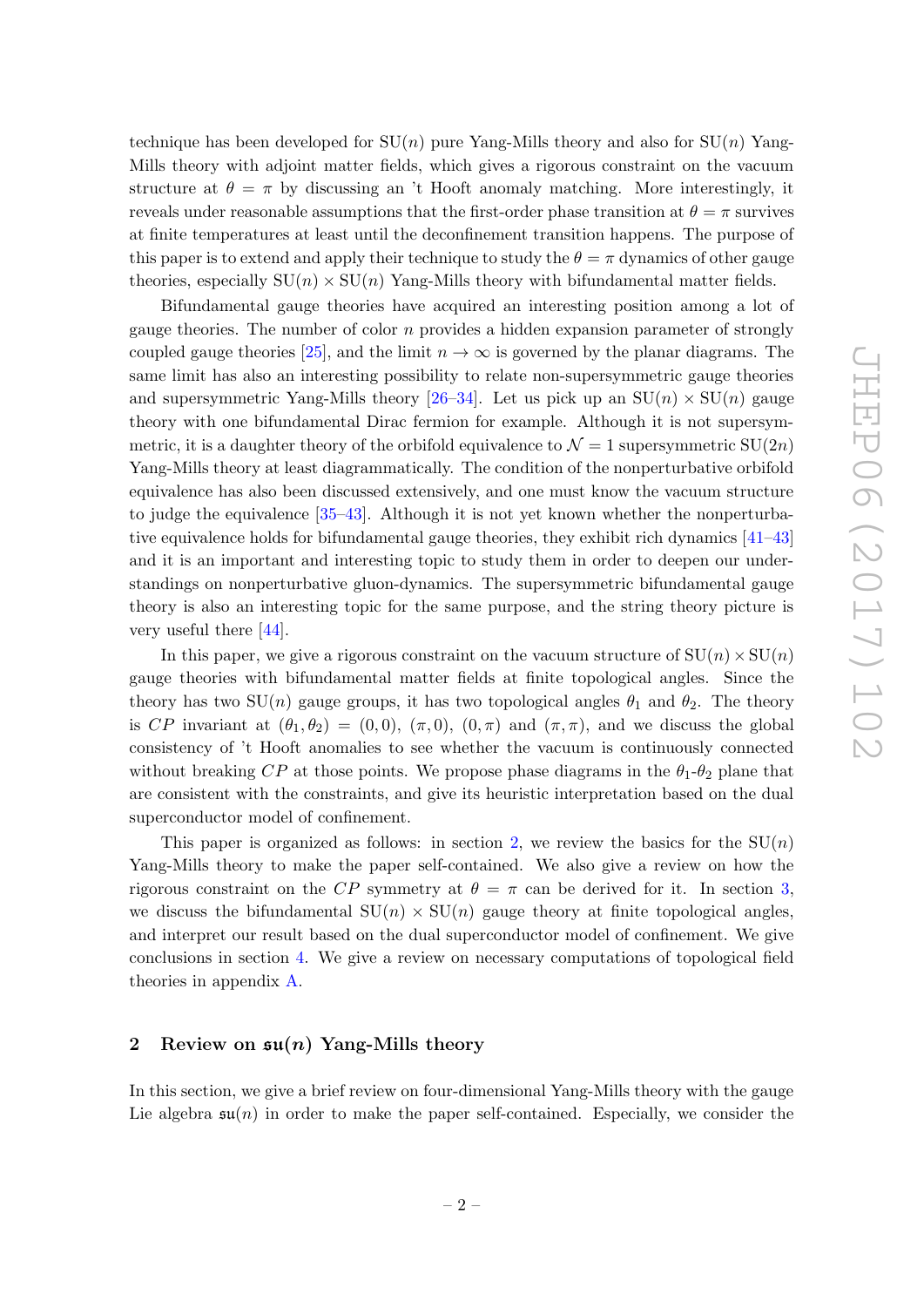case where the gauge group is  $SU(n)$  or  $PSU(n) = SU(n)/\mathbb{Z}_n$ . For more details of this subject, see e.g. refs. [\[45](#page-23-5)[–48\]](#page-24-0).

#### <span id="page-3-0"></span>2.1 Electric and magnetic charges

We first discuss all the possible electric and magnetic charges especially for the gauge group  $G = SU(n)$  and  $G = SU(n)/\mathbb{Z}_n$ . For slightly more general settings, let  $\hat{G} = SU(n)$  be the universal cover of the gauge group, and the gauge group is given by  $G = \widehat{G}/H$  with a center subgroup  $H < \mathbb{Z}_n$ .

Let us consider the electric charge first. Classically, all the electric charges belong to representations of the Lie algebra  $\mathfrak{su}(n)$ , i.e., elements of the weight lattice. After quantization, each electric charge can emit and absorb gluons that belong to the adjoint representations, and thus only the number of boxes in Young tableau (mod  $n$ ) are relevant to characterize the electric charge for low-energy dynamics. We can then label the electric charge of (test) particles by  $z_e \in \mathbb{Z}_n$  for any  $\mathfrak{su}(n)$  gauge theories to discuss infrared properties. When the gauge group is  $G = SU(n)/H$ , the particle must be invariant under  $H < \mathbb{Z}_n$  and only such  $z_e \in \mathbb{Z}_n$  are allowed. When  $G = SU(n)$ , the allowed electric charges are  $z_e = 0, 1, \ldots, n-1$ . For  $G = SU(n)/\mathbb{Z}_n$ , the only allowed electric charge is  $z_e = 0$ . The electric charge of dynamical particles must be some of these charges, too, but not all of them need to be dynamical.

Magnetic charges are in the representation of the GNO dual gauge group  $G^{\vee}$  [\[49\]](#page-24-1). Universal covers of the original and dual gauge groups  $\widehat{G}$ ,  $\widehat{G}^{\vee}$  have the same center group, and thus electric and magnetic charges for candidates of test particles are labeled by

$$
(z_e, z_m) \in \mathbb{Z}_n \times \mathbb{Z}_n. \tag{2.1}
$$

For test particles being genuine point-like objects, the set of allowed charges must satisfy Dirac quantization condition: for both  $(z_e, z_m)$  and  $(z'_e, z'_m)$  being test particles, they must satisfy

$$
\frac{1}{n}(z_e z'_m - z'_e z_m) = 0 \mod 1.
$$
\n(2.2)

This is also called the mutual locality condition.

#### <span id="page-3-1"></span>2.2  $SU(n)$  Yang-Mills theory and its genuine line operators

The four-dimensional  $SU(n)$  pure Yang-Mills theory is described by,

<span id="page-3-2"></span>
$$
S = -\frac{1}{2g^2} \int \text{Tr}(G \wedge *G) + \frac{i\theta}{8\pi^2} \int \text{Tr}(G \wedge G), \tag{2.3}
$$

where G is the field strength of the  $SU(n)$  gauge field a:

$$
G = da + a \wedge a. \tag{2.4}
$$

In our convention,  $a = i a_{i\mu} T^i dx^{\mu}$  is locally an  $n \times n$  anti-Hermitian matrix-valued oneform, and  $\text{Tr}(T^i T^j) = \frac{1}{2} \delta^{ij}$ . The theory is invariant under the SU(*n*) gauge transformation  $a \mapsto g^{-1}ag + g^{-1}dg$ , and the physical observables must respect the gauge invariance. The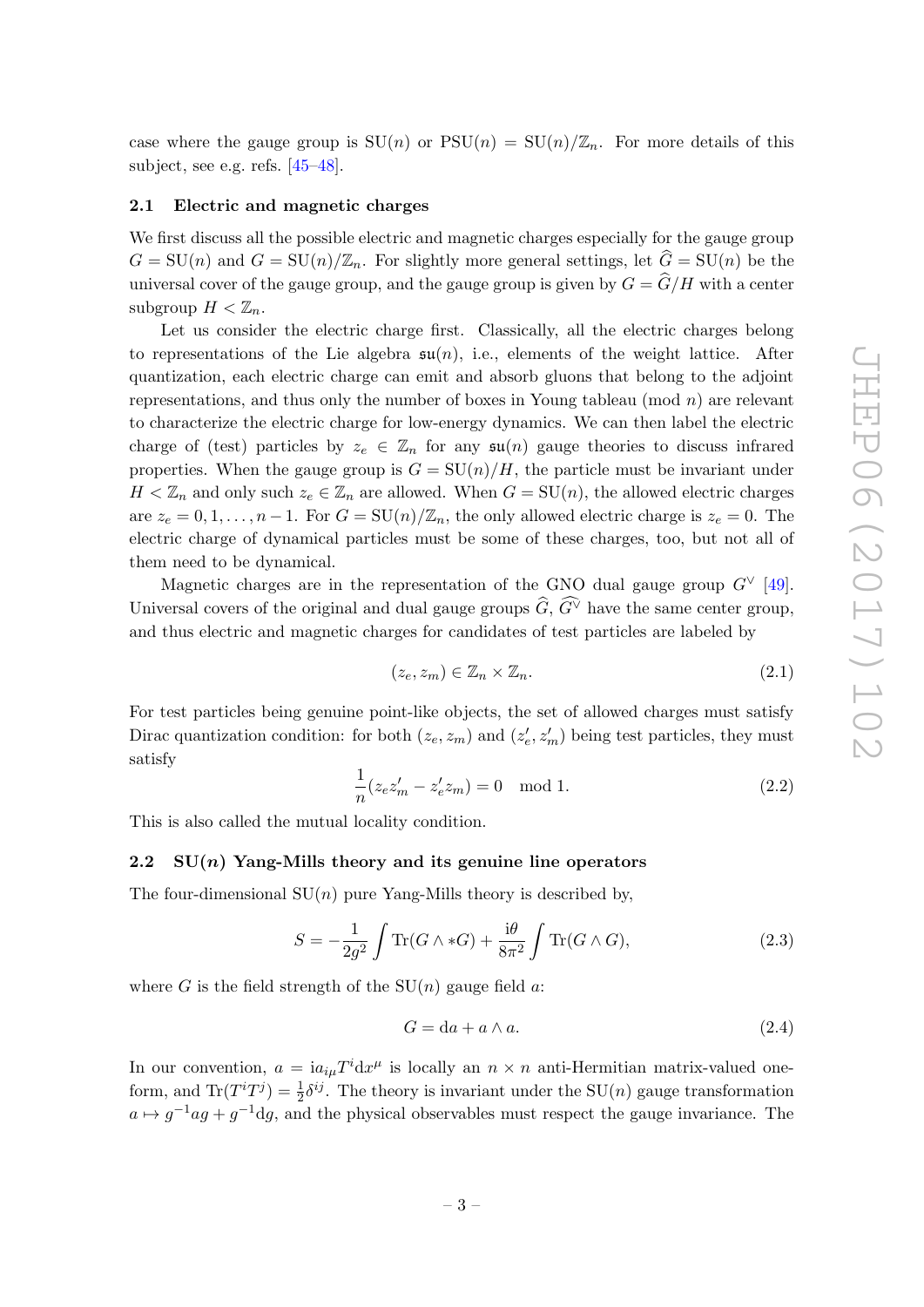Wilson line in the fundamental representation along a closed line  $C$  is a gauge invariant object,

<span id="page-4-3"></span>
$$
W(C) = \text{Tr}\left[\mathcal{P}\exp\oint_C a\right].\tag{2.5}
$$

One can measure the electric charge  $z_e = 1$  of the Wilson line by introducing a topolog-ical surface operator [\[48,](#page-24-0) [50\]](#page-24-2). In this sense,  $SU(n)$  Yang-Mills theory has a global center symmetry that is called electric  $\mathbb{Z}_n$  one-form symmetry.

Since theory has a fundamental Wilson line in the spectrum of genuine line operators as mentioned above, there is no magnetic line operators as a genuine line object. Indeed, let  $(z_e, z_m)$  be a charge of the line operator, then the Dirac quantization condition with the fundamental Wilson line with charge  $(1,0)$  claims

$$
z_m = 0 \mod n. \tag{2.6}
$$

This means that there is no magnetic or dyonic genuine line. The genuine line operators with different electric charges are given by  $W(C)^k$  with  $z_e = k = 0, 1, \ldots, n - 1$ .

## <span id="page-4-0"></span>2.3 SU $(n)/\mathbb{Z}_n$  Yang-Mills theory

Let us next consider the  $SU(n)/\mathbb{Z}_n$  gauge theory, and the general argument on the electric charge shows that the purely electric line operators must be invariant under  $\mathbb{Z}_n$ , such as  $W(C)^n$ . Since the Dirac quantization condition with allowed electric particles does not give any constraints on  $z_m$ , the genuine line with  $z_m = 1$  is possible. Let us assume that we have a theory with a magnetic or dyonic line with charge  $(z_e, z_m) = (-p, 1)$  with some  $p = 0, 1, \ldots, n - 1$ . The Dirac quantization says that the charge  $(z'_e, z'_m)$  of other genuine line operators must satisfy

$$
z_e' = -pz_m' \mod n. \tag{2.7}
$$

Therefore, the electric charge of line operators with  $z_m = 1$  is fixed to  $-p$  once the line with  $(z_e, z_m) = (-p, 1)$  exists. p is a new parameter of  $SU(n)/\mathbb{Z}_n$  gauge theories, which is called the discrete theta angle [\[45–](#page-23-5)[48\]](#page-24-0), and it specifies the spectrum of genuine line operators.

We can construct  $SU(n)/\mathbb{Z}_n$  Yang-Mills theory by coupling  $SU(n)$  Yang-Mills theory  $(2.3)$  to the following  $\mathbb{Z}_n$  topological field theory [\[46\]](#page-23-6),

<span id="page-4-2"></span>
$$
S_{\text{TFT}} = \frac{\mathrm{i}}{2\pi} \int F \wedge (\mathrm{d}A + n) + \frac{\mathrm{in}p}{4\pi} \int B \wedge B. \tag{2.8}
$$

This topological field theory is a low-energy effective description of the spontaneous (oneform) gauge symmetry breaking  $U(1) \rightarrow \mathbb{Z}_n$  when the fields with charge n are con-densed [\[51\]](#page-24-3). Here, A and B are one-form and two-form  $U(1)$  gauge fields, respectively, and  $F$  is a two-form auxiliary field (see appendix [A](#page-20-0) for this topological field theory). We require that the action is invariant under the one-form  $U(1)$  gauge transformation,

 $A \mapsto A - n\lambda, B \mapsto B + d\lambda, F \mapsto F - p d\lambda,$  (2.9)

and then  $p$  must be an integer due to the gauge invariance.<sup>[1](#page-4-1)</sup>

<span id="page-4-1"></span><sup>&</sup>lt;sup>1</sup>In this paper, we implicitly assume that we consider field theories only on spin manifolds.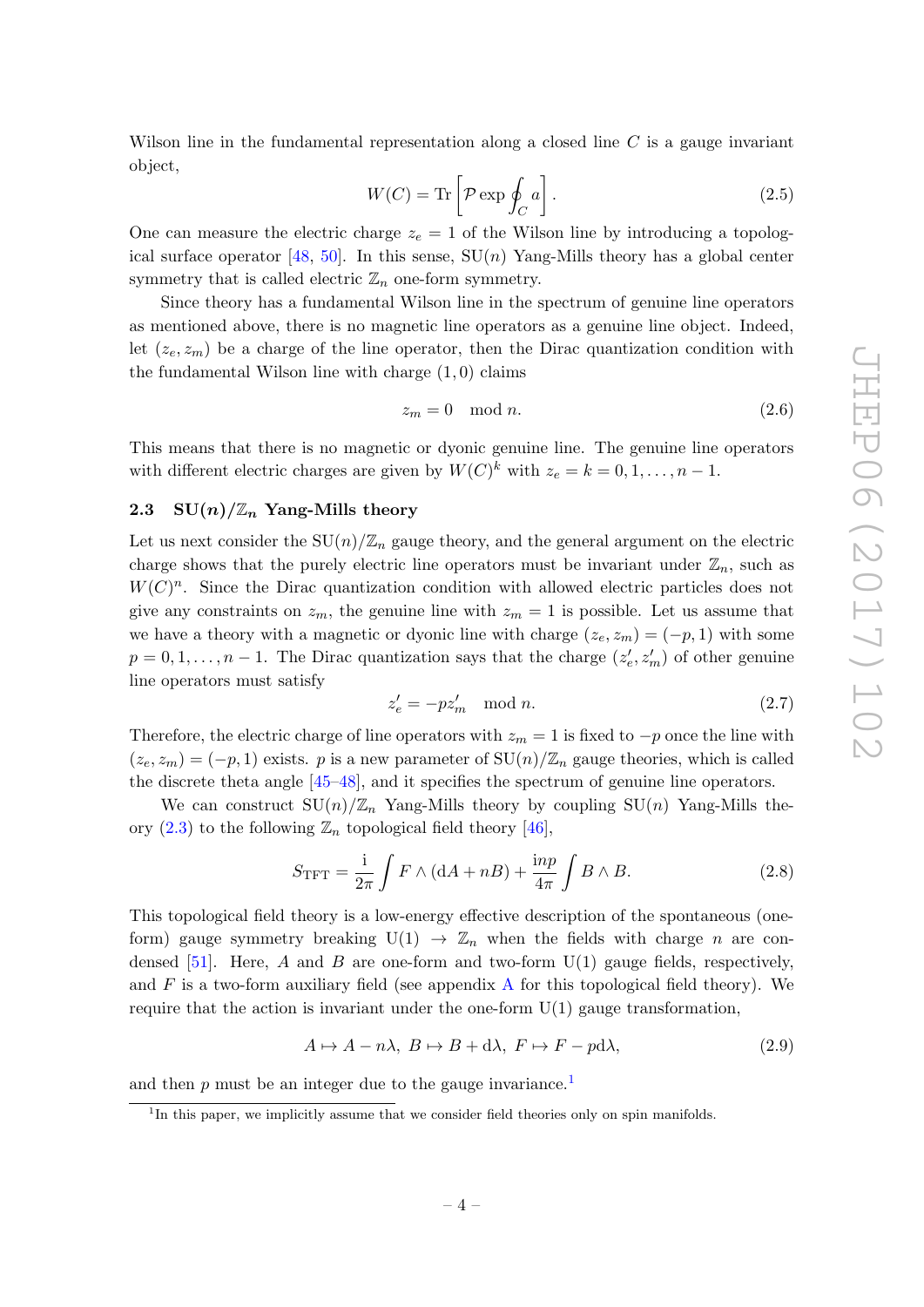In order to couple  $SU(n)$  Yang-Mills theory to  $\mathbb{Z}_n$  topological field theory [\(2.8\)](#page-4-2), we first extend the gauge group from  $SU(n)$  to  $U(n) = (SU(n) \times U(1))/\mathbb{Z}_n$ , and identify this U(1) factor with that of the U(1) gauge field A in [\(2.8\)](#page-4-2). Correspondingly, the SU(n) gauge field *a* is replaced by the  $U(n)$  gauge field,

$$
\mathcal{A} = a + \frac{1}{n} A \mathbf{1}_n,\tag{2.10}
$$

and the gauge field strength becomes

$$
\mathcal{G} = d\mathcal{A} + \mathcal{A} \wedge \mathcal{A}.\tag{2.11}
$$

Under the U(1) one-form gauge transformation,  $\mathcal G$  is transformed as

$$
\mathcal{G} \mapsto \mathcal{G} - d\lambda \mathbf{1}_n. \tag{2.12}
$$

In order to obtain the  $SU(n)/\mathbb{Z}_n$  gauge theory instead of  $U(n)$  gauge theory, we postulate the invariance under the  $U(1)$  one-form gauge transformation, and then the gauge invariant combination is given by  $\mathcal{G} + B\mathbf{1}_n$  (for notational simplicity, the identity matrix  $\mathbf{1}_n$  will be omitted below). As a result, the classical action for the  $SU(n)/\mathbb{Z}_n$  Yang-Mills theory is given by

<span id="page-5-0"></span>
$$
S = -\frac{1}{2g^2} \int \text{Tr}((\mathcal{G} + B) \wedge *(\mathcal{G} + B)) + \frac{i\theta}{8\pi^2} \int \text{Tr}((\mathcal{G} + B) \wedge (\mathcal{G} + B))
$$

$$
+ \frac{i}{2\pi} \int F \wedge (dA + nB) + \frac{inp}{4\pi} \int B \wedge B.
$$
(2.13)

Locally, we obtain  $B = -\frac{1}{n}$  $\frac{1}{n}dA$  by integrating out F, and its substitution recovers the original  $SU(n)$  Yang-Mills action but this operation is ill-defined globally. Spectrum of local operators on topologically trivial manifolds is unchanged by this gauging procedure, but there is a crucial difference on nontrivial topologies or with non-local operators as we shall see below.

If one tries to define the Wilson line by [\(2.5\)](#page-4-3), it is not gauge invariant under the  $U(n)$  gauge transformation. We can define two kinds of gauge-invariant line operators with  $(z_e, z_m) = (1, 0)$  and  $(0, 1)$  but they need a topological surface  $(\partial \Sigma = C)$  in general in order to maintain the  $U(n)$  0-form and  $U(1)$  1-form gauge invariance:

$$
W(C,\Sigma) = \text{Tr}\left[\mathcal{P}\exp\oint_C a\right]\exp\left[\frac{1}{n}\oint_C A + \int_{\Sigma} B\right],\tag{2.14}
$$

$$
H(C,\Sigma) = \exp\left[\int_{\Sigma} (F + pB)\right].
$$
\n(2.15)

We now claim that the action  $(2.13)$  indeed describes the Yang-Mills theory of gauge group  $SU(n)/\mathbb{Z}_n$  with the discrete theta angle p. Indeed, let us consider  $H(C,\Sigma)W(C,\Sigma)^{-p}$  that has charge  $(z_e, z_m) = (-p, 1)$ :

$$
H(C,\Sigma)W(C,\Sigma)^{-p} = \exp\left(\int_{\Sigma} F\right) \left(\text{Tr}\left[\mathcal{P}\exp\oint_C a\right] \exp\left[\frac{1}{n}\oint_C A\right]\right)^{-p}.\tag{2.16}
$$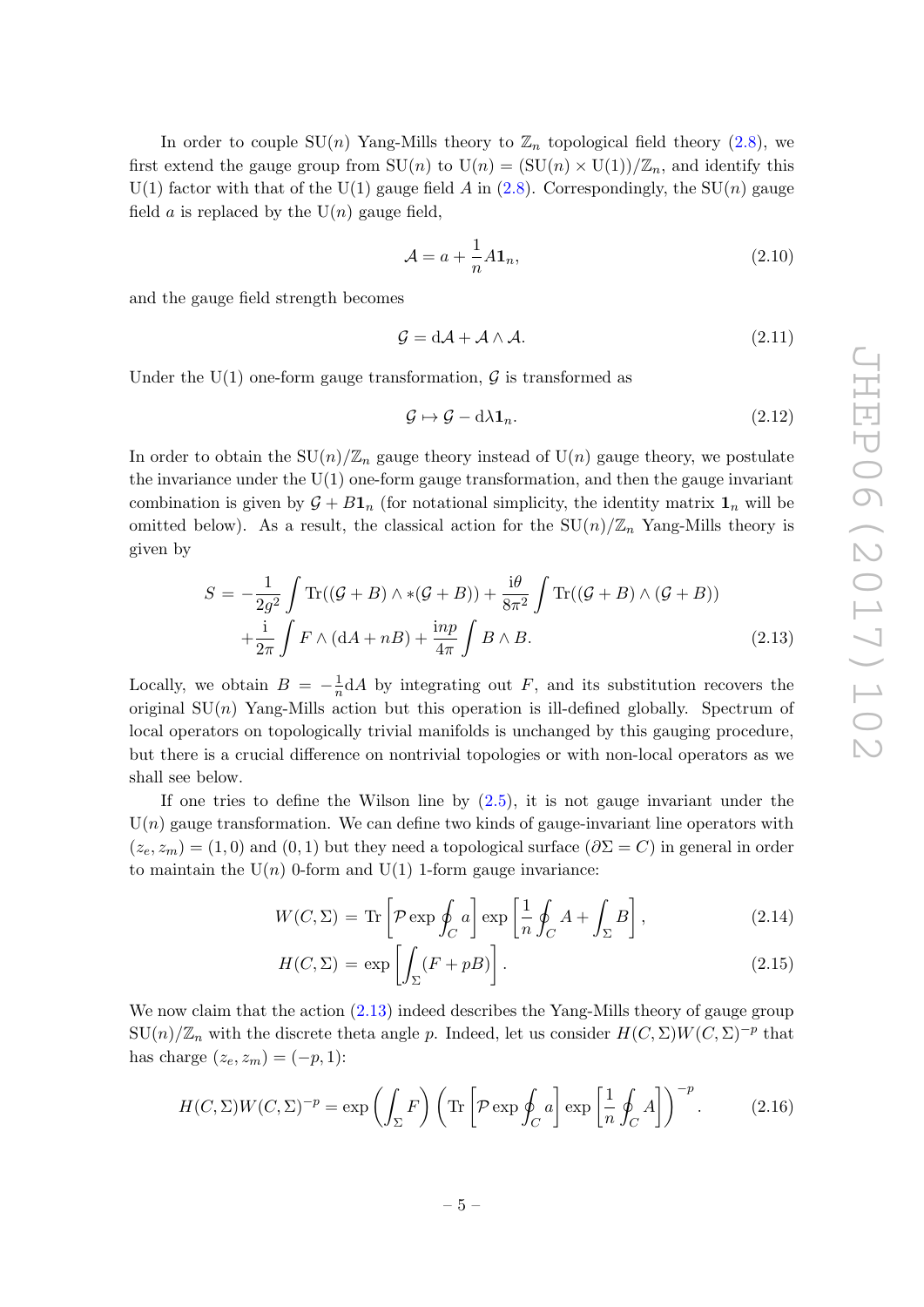Superficially, it depends on the surface  $\Sigma$ , but the equation of motion of A claims that 1  $\frac{1}{2\pi i}F \in H^2(X,\mathbb{Z})$ , and thus  $\exp(\int_{\Sigma} F)$  does not depend on the choice of surfaces  $\Sigma$  satisfying  $\partial \Sigma = C$ . Therefore, the theory [\(2.13\)](#page-5-0) have the dyonic genuine line operator with charge  $(z_e, z_m) = (-p, 1)$ , which is concretely given by  $H(C, \Sigma)W(C, \Sigma)^{-p}$ .

Let us also explain why  $p$  is called the discrete theta angle. For this purpose, we consider the shift  $\theta \mapsto \theta + 2\pi$ . The change of the action [\(2.13\)](#page-5-0) under this shift is given by

$$
\Delta S = \frac{\mathrm{i}}{4\pi} \int \mathrm{Tr}((\mathcal{G} + B) \wedge (\mathcal{G} + B)) = \frac{\mathrm{i}}{4\pi} \int \mathrm{Tr}(\mathcal{G} \wedge \mathcal{G}) - \frac{\mathrm{i}n}{4\pi} \int B \wedge B. \tag{2.17}
$$

The first term is in  $2\pi i\mathbb{Z}$  on spin four-manifolds due to the index theorem, and thus the  $2\pi$ shift of  $\theta$  changes p to  $p-1 \pmod{n}$ . This is a consequence of the fact that the electric charge of dyons is shifted by  $\theta/2\pi$  because of the  $\theta$  angle, and often called the Witten effect [\[52\]](#page-24-4). As a result, the periodicity of  $\theta$  is extended to  $2\pi n$  from  $2\pi$ . Since n different choices of p for the  $SU(n)/\mathbb{Z}_n$  gauge theory is related by  $2\pi$  shifts of  $\theta$ , p is called the discrete theta angle, although this is not always true for other gauge groups [\[45\]](#page-23-5).

## <span id="page-6-0"></span>2.4 Spontaneous CP breaking at  $\theta = \pi$  of SU(n) Yang-Mills theory

We also review how one can claim the spontaneous breaking of  $CP$  at  $\theta = \pi$  following the procedure with use of an 't Hooft anomaly, which was recently developed in ref. [\[24\]](#page-22-3). We assume that  $SU(n)$  Yang-Mills theory at  $\theta = 0$  is trivially gapped with unbroken  $CP$ , and also that the first-order phase transition does not happen at any  $0 < \theta < \pi$ . Let us couple the theory to background  $\mathbb{Z}_n$  two-form gauge fields B as we have done in section [2.3.](#page-4-0)

Even after this coupling,  $CP$  must be still unbroken by choosing appropriate p at  $\theta = 0$ . If CP is broken after gauging the  $\mathbb{Z}_n$  one-form symmetry, then this means that there is a mixed 't Hooft anomaly between the  $CP$  symmetry and  $\mathbb{Z}_n$  one-form symmetry. Since an 't Hooft anomaly is renormalization group invariant [\[48,](#page-24-0) [53\]](#page-24-5), there must be a certain degree of freedom carrying the same anomaly and surviving in the infrared limit. The assumption on the trivially gapped state claims that there is no such degree of freedom, and thus there must be a way to couple to the  $\mathbb{Z}_n$  two-form gauge field B without breaking  $CP$ .

Note that the CP transformation flips the sign of the  $\int B \wedge B$  term, and effectively p is mapped to  $-p$  under the  $\overline{CP}$  transformation. Therefore, above discussion claims that we can choose the discrete theta angle satisfying<sup>[2](#page-6-1)</sup>

$$
p = -p \mod{n} \tag{2.18}
$$

in order not to break  $CP$  at  $\theta = 0$ . Since this has a solution (e.g.,  $p = 0$  mod n is always a solution), the assumption on the gap and unbroken  $CP$  at  $\theta = 0$  is consistent. Let us discuss the fate of CP symmetry at  $\theta = \pi$ . In the SU(n) Yang-Mills theory,  $\theta = \pi$  is CP-invariant because CP flips  $\theta = \pi$  to  $\theta = -\pi$  and one can shift  $\theta$  to  $\theta + 2\pi$ . After considering the coupling to the  $\mathbb{Z}_n$  two-form gauge field B, this procedure changes p to

<span id="page-6-1"></span><sup>&</sup>lt;sup>2</sup>The condition derived here is different from and weaker than that given in ref. [\[24\]](#page-22-3) since we only consider theories on spin manifolds while they consider theories on non-spin manifolds as well as spin ones. It does not affect the consequence about the fate of CP symmetry at  $\theta = \pi$ . Therefore, discussion given here slightly ex-tends the applicability of the result given in ref. [\[24\]](#page-22-3) to  $SU(n)$  Yang-Mills theories also with adjoint fermions.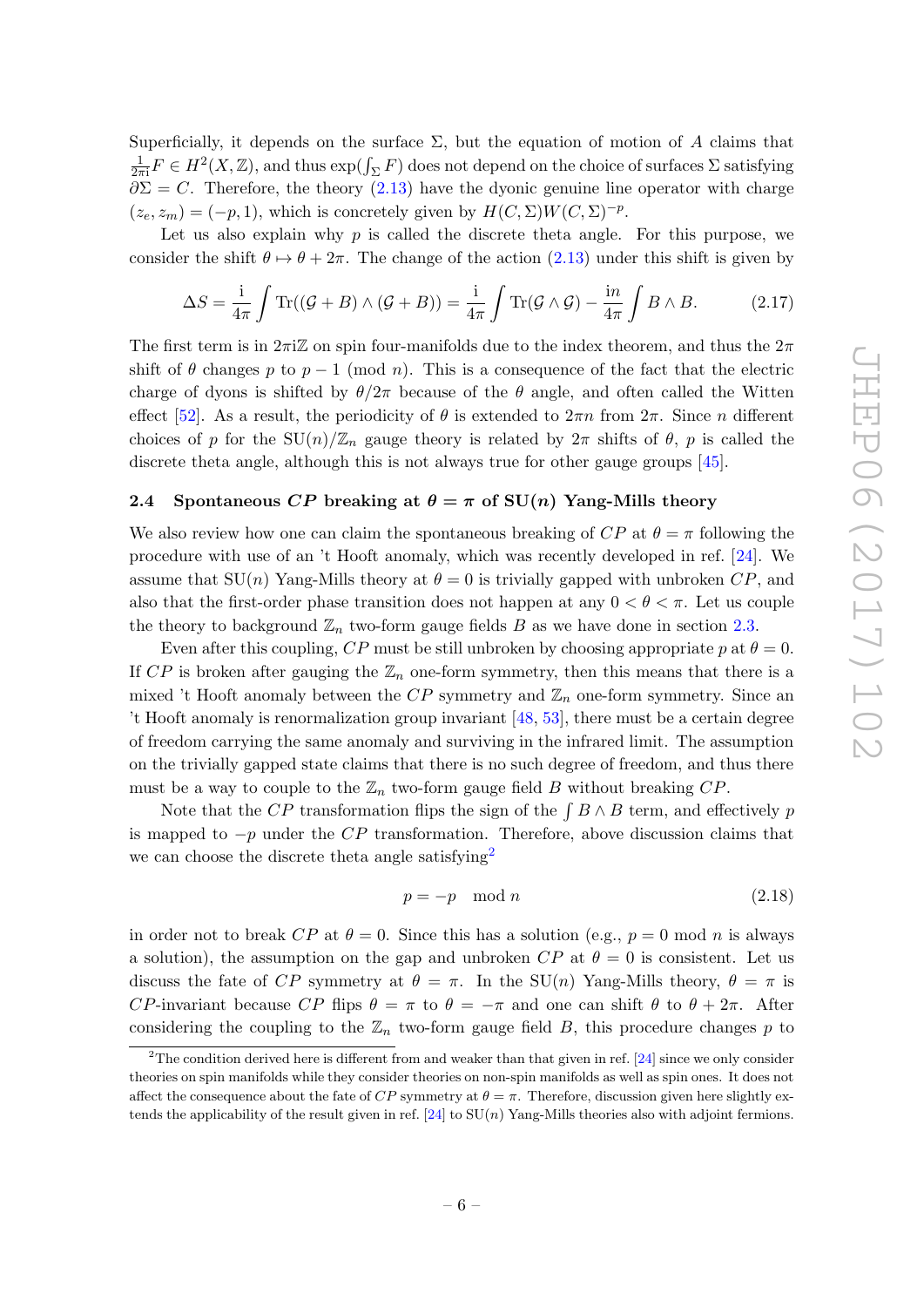$-p-1$  because CP flips p to  $-p$  and the  $2\pi$  shift of  $\theta$  changes  $-p$  to  $-p-1$  due to the Witten effect. In order not to break CP due to the coupling to B at  $\theta = \pi$ , we must choose the discrete theta angle satisfying

$$
p = -p - 1 \mod n,\tag{2.19}
$$

but this is inconsistent with our choice at  $\theta = 0^3$  $\theta = 0^3$ . Therefore, CP is broken after coupling  $SU(n)$  Yang-Mills theory at  $\theta = \pi$  to  $\mathbb{Z}_n$  background two-form gauge fields for any choice of the discrete theta angle p preserving  $CP$  at  $\theta = 0$ .

For consistency, there must be some low-energy degrees of freedom in the  $SU(n)$  Yang-Mills theory at  $\theta = \pi$  that explains the CP breaking after coupling it to  $\mathbb{Z}_n$  two-form gauge fields [\[24\]](#page-22-3). There are several possible candidates for this:

- The vacua are trivially gapped but degenerate. Each of them breaks CP spontaneously.
- The vacuum is gapped with unbroken  $CP$  symmetry but described by a nontrivial topological field theory.
- The theory contains massless excitations.

If one further assumes or proves that the gap does not close at finite  $\theta$  and the theory does not show the topological phase transition, CP is broken spontaneously and there is a first-order phase transition at  $\theta = \pi$ . This interesting discussion given in ref. [\[24\]](#page-22-3) does not rely on any specific microscopic details, and thus the consequence is very general as long as the theory has the  $\mathbb{Z}_n$  one-form symmetry (i.e., matters are in the adjoint representation) and satisfies the assumption about the mass gap or topological excitations.

# <span id="page-7-0"></span>3  $SU(n) \times SU(n)$  bifundamental gauge theory

We consider a gauge theory with the gauge group  $SU(n)_1 \times SU(n)_2$  and bifundamental matter fields. We use the convention that the gauge fields  $a_i$  of  $SU(n)_i$  are realized as the traceless and anti-Hermitian  $n \times n$  matrix-valued local one-form. Our argument in the following is valid for any kinds of the bifundamental matter fields, but, as a specific example, one can consider single bifundamental Dirac field  $\Psi: \Psi$  belongs to the fundamental representation of  $SU(n)_1$  and to the anti-fundamental representation of  $SU(n)_2$ , and it is realized as an  $n \times n$  matrix-valued four-component Dirac fields. The  $SU(n)_1 \times SU(n)_2$ gauge transformation  $(u_1, u_2)$  acts on  $\Psi$  and  $a_i$  as  $\Psi \mapsto u_1 \Psi u_2^{\dagger}$  $a_i^{\dagger}$  and  $a_i \mapsto u_i a_i u_i^{\dagger} + u_i \text{d}u_i^{\dagger}$  $\frac{1}{i}$ .

<span id="page-7-1"></span><sup>&</sup>lt;sup>3</sup>If n is even,  $p = -p-1 \pmod{n}$  does not have any integer solutions, and thus there is a mixed 't Hooft anomaly. This claims that all the states form pairs under CP. For odd n, the condition  $p = -p - 1$  (mod n) can be solved by putting  $p = (n-1)/2$ , and thus there is no 't Hooft anomaly. This means that there exist quasi-vacua that keep CP invariance. However,  $p = (n-1)/2$  is not the CP-invariant choice at  $\theta = 0$ ; the vacuum is not such a CP-invariant state at  $\theta = \pi$  since we have assumed that there is no first-order phase transition at  $0 < \theta < \pi$ . We shall explain this point in more detail in section [3.4.](#page-14-0)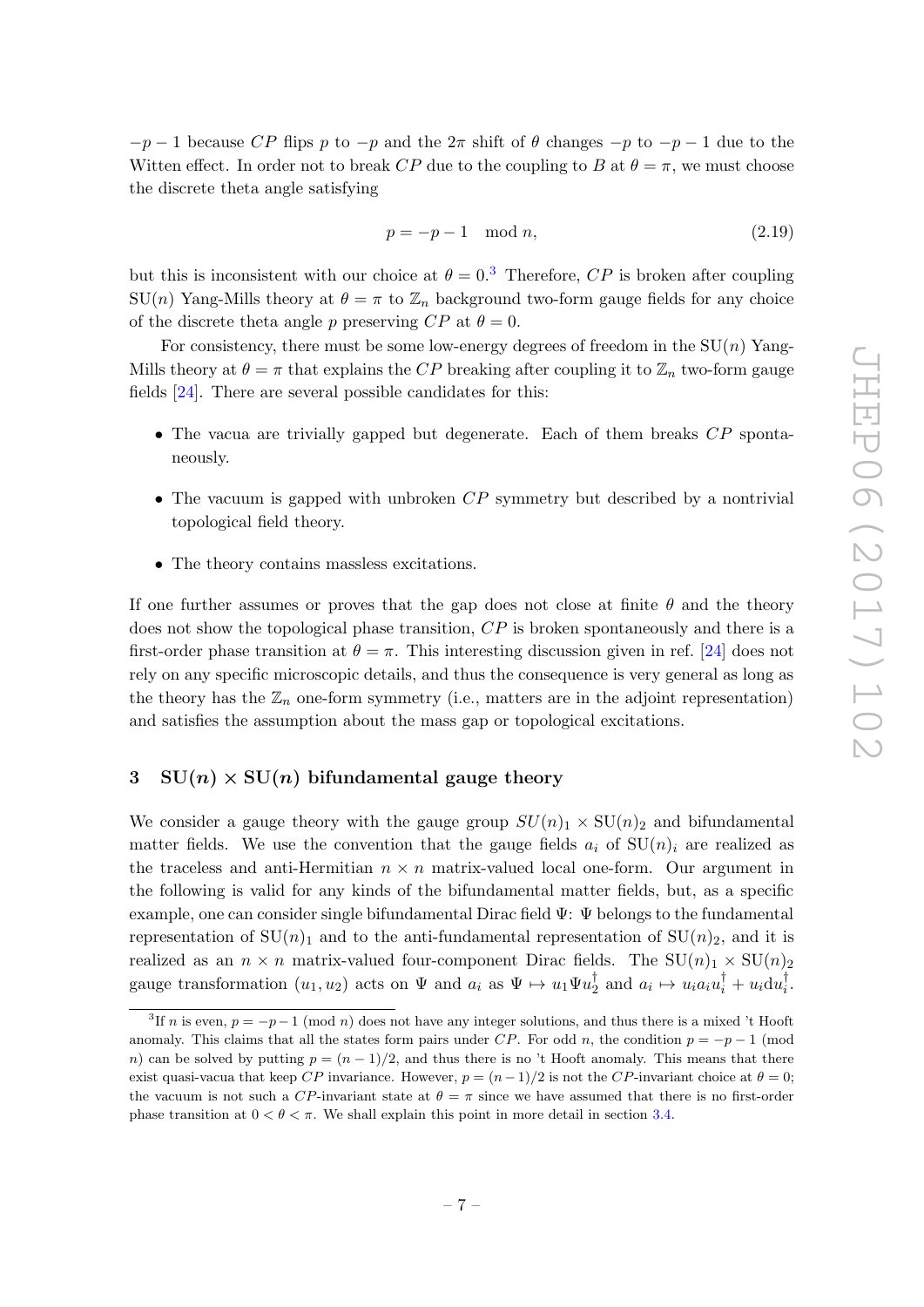The classical action of the theory is given by

$$
S = -\frac{1}{2g_1^2} \int \text{Tr}(G_1 \wedge *G_1) - \frac{1}{2g_2^2} \int \text{Tr}(G_2 \wedge *G_2) + \int \text{Tr}\,\overline{\Psi}(\not{D} + m)\Psi + \frac{i\theta_1}{8\pi^2} \int \text{Tr}(G_1 \wedge G_1) + \frac{i\theta_2}{8\pi^2} \int \text{Tr}(G_2 \wedge G_2),
$$
(3.1)

where  $G_i$  is the field strength of the  $SU(n)_i$  gauge group,

$$
G_i = da_i + a_i \wedge a_i,\tag{3.2}
$$

and

<span id="page-8-0"></span>
$$
\mathcal{D}\Psi = \gamma^{\mu}(\partial_{\mu}\Psi + a_{1\mu}\Psi - \Psi a_{2\mu}).
$$
\n(3.3)

We assume that  $m > 0$ , and the matter part does not break  $\mathbb{CP}$  explicitly. We denote the electric and magnetic charge of the  $SU(n)_1 \times SU(n)_2$  gauge group as  $(z_{e1}, z_{m1}) \oplus (z_{e2}, z_{m2})$ , then the bifundamental Dirac field has the charge  $(1,0) \oplus (n-1,0)$  mod n. This theory has fundamental Wilson lines

<span id="page-8-1"></span>
$$
W_1(C) = \text{Tr}\left[\mathcal{P}\exp\oint_C a_1\right], \quad W_2(C) = \text{Tr}\left[\mathcal{P}\exp\oint_C a_2\right],\tag{3.4}
$$

and they have charge  $(1,0) \oplus (0,0)$  and  $(0,0) \oplus (1,0)$ , respectively.  $W_1 W_2^{-1}$  has the same charge with the dynamical fermion of this theory.

Let us describe the (0-form) symmetries of this theory.  $U(1)_V$  is the phase rotation of the fermionic field

$$
\Psi \mapsto e^{i\phi} \Psi, \overline{\Psi} \mapsto e^{-i\phi} \overline{\Psi}, \tag{3.5}
$$

and this does not act on gauge fields  $a_i$ . If  $g_1^2 = g_2^2$  and  $\theta_1 = \theta_2$ , there is the  $(\mathbb{Z}_2)_I$  symmetry, which interchanges two gauge fields

$$
a_1 \leftrightarrow -a_2^t \tag{3.6}
$$

and acts on fermions as  $\Psi \mapsto \Psi^t$ . Except for these internal symmetries, there exist usual charge conjugation C, parity P, and time reversal T symmetries. When the  $(\mathbb{Z}_2)_I$  symmetry and charge conjugation is combined, the gauge fields are transformed as  $a_1 \leftrightarrow a_2$ .

Recall that the  $SU(n)$  pure Yang-Mills theory has the electric  $\mathbb{Z}_n$  one-form symmetry, and thus this theory has  $\mathbb{Z}_n\times\mathbb{Z}_n$  one-form symmetry when the mass m of the Dirac fermion is infinitely large. At finite  $m$ , the bifundamental Dirac fermion becomes dynamical, and it breaks  $\mathbb{Z}_n \times \mathbb{Z}_n$  one-form symmetry to the stabilizer subgroup of  $W_1 W_2^{-1}$ . The  $\mathbb{Z}_n \times \mathbb{Z}_n$ one-form symmetry is explicitly broken to the diagonal  $\mathbb{Z}_n$  one-form symmetry. Under this electric one-form symmetry,  $W_1$  and  $W_2$  have the same charge.

We study the consistency on the dynamics at  $\theta = \pi$  using a mixed 't Hooft anomaly with this electric one-form symmetry, and constrain structures of the phase diagram. For that purpose, we first discuss gauging of  $\mathbb{Z}_n$  one-form symmetry. For simplicity of discussion, we assume that the vacua are always trivially gapped, and we will study how the first-order phase transition happens as a function of  $\theta_1$  and  $\theta_2$ .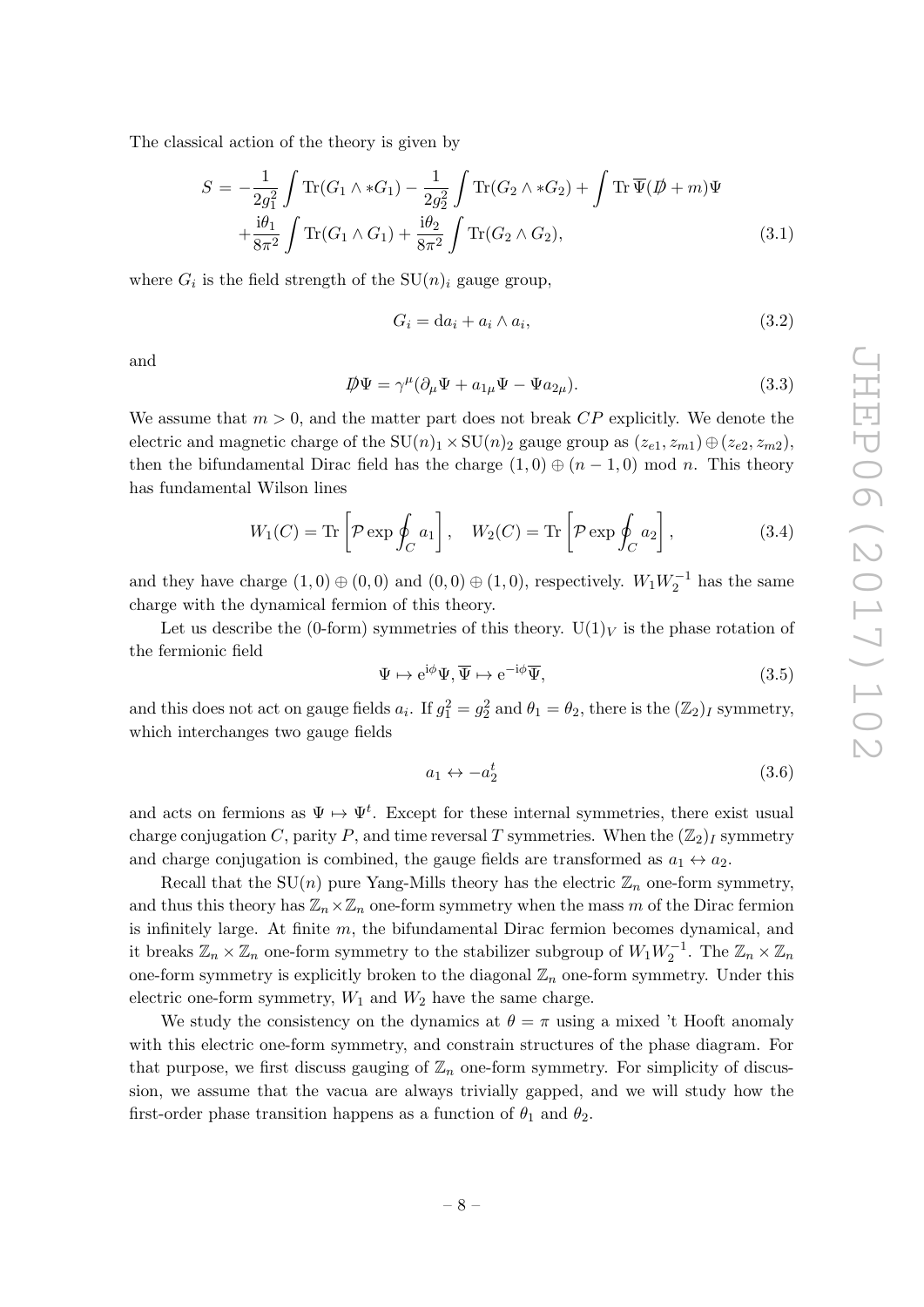#### <span id="page-9-0"></span>3.1 Coupling with the  $\mathbb{Z}_n$  two-form gauge fields

We couple the above  $SU(n)_1 \times SU(n)_2$  bifundamental gauge theory to  $\mathbb{Z}_n$  gauge fields in order to obtain  $(SU(n)<sub>1</sub> \times SU(n)<sub>2</sub>)/(\mathbb{Z}_n)$ <sub>diagonal</sub> gauge theory. First, we discuss the possible charges of genuine line operators with dynamical matter fields. Bifundamental matters have the charge  $(1,0) \oplus (-1,0)$ , and thus, in order for the line with charge  $(z_{e1}, z_{m1}) \oplus (z_{e2}, z_{m2})$ to be a genuine line, the Dirac quantization condition requires

$$
\frac{1}{n}(z_{m1} - z_{m2}) = 0 \mod 1.
$$
 (3.7)

This means that two magnetic charges modulo n for  $SU(n)_{1,2}$  gauge groups must be the same. Let us consider the case where the theory have a genuine line operator with the magnetic charge  $z_{m1} = z_{m2} = 1$ . The Dirac quantization further restricts the possible purely electric genuine lines. To see it, let  $(z_{e1}, 0) \oplus (z_{e2}, 0)$  be a charge of the genuine line, then we get

$$
z_{e1} + z_{e2} = 0 \mod n,\tag{3.8}
$$

from the Dirac quantization. As a result, the purely electric lines are given by  $(W_1W_2^{-1})^k$ for  $k = 0, 1, \ldots, n - 1$ .

We shall obtain such a theory by coupling the  $SU(n) \times SU(n)$  bifundamental gauge theory to a  $\mathbb{Z}_n$  topological field theory. We introduce the  $\mathbb{Z}_n$  two-form gauge field B, and its classical action is given by the same action in  $(2.8)$ :

<span id="page-9-1"></span>
$$
S_{\text{TFT}} = \frac{\mathrm{i}}{2\pi} \int F \wedge (\mathrm{d}A + n) + \frac{\mathrm{in}p}{4\pi} \int B \wedge B. \tag{3.9}
$$

Here, A and B are  $U(1)$  one-form and two-form gauge fields, and the equation of motion for F requires  $n = -dA$ , which makes B a  $\mathbb{Z}_n$  two-form gauge field. We consider theories only on spin manifolds since we would like to include the case where bifundamental matters are Dirac fermions, then the parameter p must be an integer mod n: the condition on p being an integer comes from the requirement on the  $U(1)$  one-form gauge invariance of  $(3.9)$ . p is identified with  $p + n$  since integration out of F yields

$$
S_{\rm TFT} = 2\pi i \frac{p}{n} \left( \frac{1}{2} \int \frac{dA}{2\pi} \wedge \frac{dA}{2\pi} \right),\tag{3.10}
$$

and difference of p by multiples of n gives the difference of  $S_{\text{TFT}}$  in  $2\pi i \mathbb{Z}$ . Hence, it does not affect the result in quantum theories.

To couple  $SU(n)$  gauge fields  $a_1, a_2$  to B, we first extend the gauge group  $SU(n)_1 \times$  $SU(n)_2$  to

$$
\frac{\mathrm{SU}(n)_1 \times \mathrm{SU}(n)_2 \times \mathrm{U}(1)}{\mathbb{Z}_n},\tag{3.11}
$$

and replace the  $SU(n)$  gauge fields  $a_1$  and  $a_2$  by  $U(n)$  gauge fields

$$
\mathcal{A}_1 = a_1 + \frac{1}{n} A \mathbf{1}_n, \, \mathcal{A}_2 = a_2 + \frac{1}{n} A \mathbf{1}_n. \tag{3.12}
$$

The U(1) gauge field  $A = \text{Tr}(\mathcal{A}_1) = \text{Tr}(\mathcal{A}_2)$  is the same with the one that appears in [\(3.9\)](#page-9-1), and this creates the coupling of theories that we want. This  $U(1)$  gauge field A does not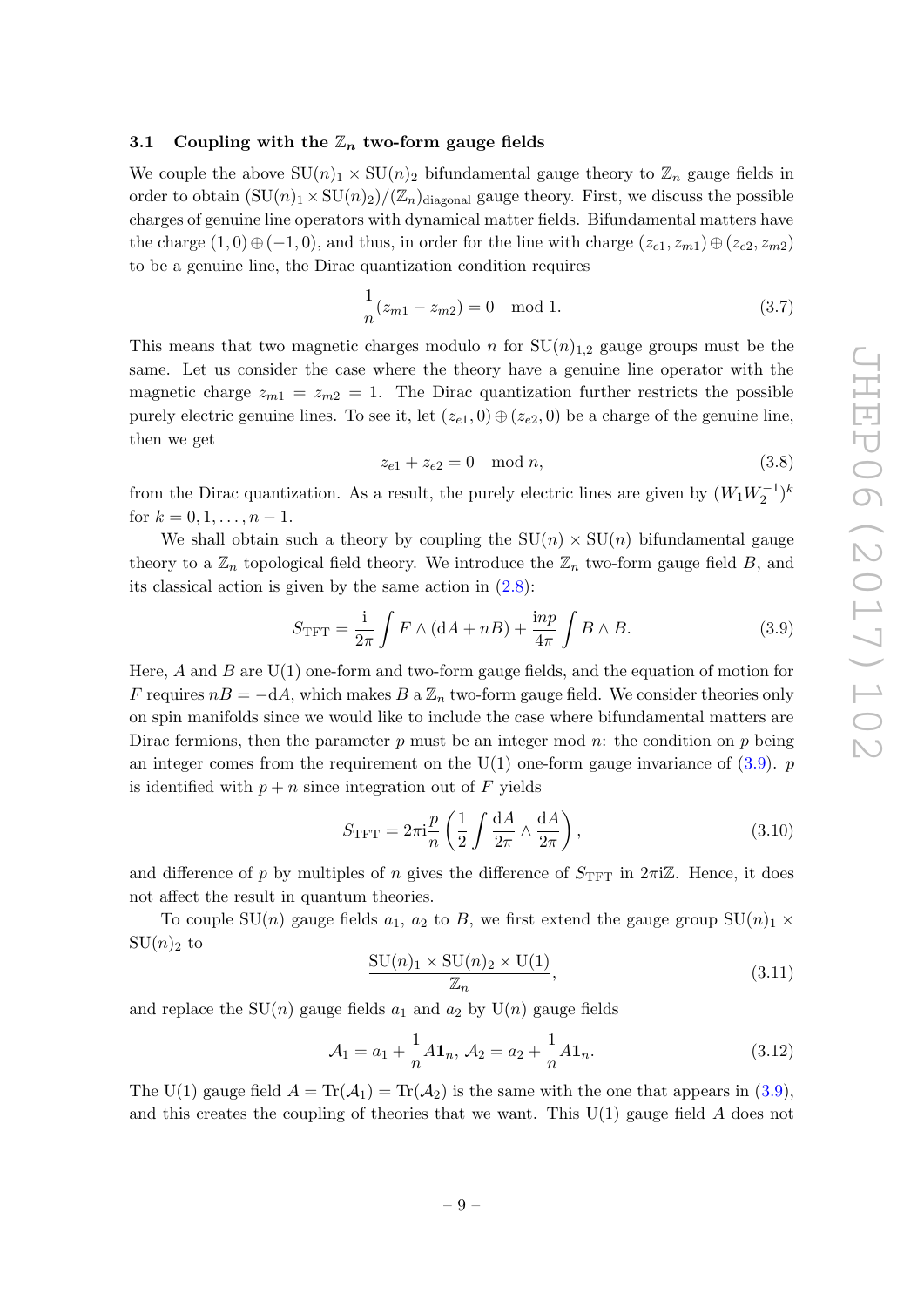couple to bifundamental fields, and it can be easily checked by an explicit form of the covariant derivative [\(3.3\)](#page-8-0).

We construct the Wilson and 't Hooft line operators, which need not be genuine but must be gauge-invariant. After that, we study the spectrum of genuine line operators to check whether we have obtained the  $(SU(n)_1 \times SU(n)_2)/\mathbb{Z}_n$  gauge theory. The former definitions of Wilson lines in  $(3.4)$  are no longer gauge-invariant after gauging the  $\mathbb{Z}_n$  oneform symmetry. Let  $\Sigma$  be a two-dimensional surface with  $C = \partial \Sigma$ , and the gauge-invariant Wilson loops are defined by

$$
W_1(C,\Sigma) = \text{Tr}\left[\mathcal{P}\exp\left(\oint_C a_1\right)\right] \exp\left(\oint_C \frac{1}{n}A + \int_{\Sigma} B\right),\tag{3.13}
$$

$$
W_2(C,\Sigma) = \text{Tr}\left[\mathcal{P}\exp\left(\oint_C a_2\right)\right] \exp\left(\oint_C \frac{1}{n}A + \int_{\Sigma} B\right). \tag{3.14}
$$

The magnetic one with charge  $(0, 1) \oplus (0, 1)$  is also defined by

$$
H(C, \Sigma) = \exp\left(\int_{\Sigma} (F + pB)\right). \tag{3.15}
$$

Using Wilson lines, the genuine line operator of charge  $(1,0) \oplus (-1,0)$  is given by

$$
W_1(C,\Sigma)W_2(C,\Sigma)^{-1} = \text{Tr}\left[\mathcal{P}\exp\left(\oint_C a_1\right)\right] \left(\text{Tr}\left[\mathcal{P}\exp\left(\oint_C a_2\right)\right]\right)^{-1}.\tag{3.16}
$$

We can also construct a dyonic genuine line object,

$$
H(C,\Sigma)W_1(C,\Sigma)^{-p} = \exp\left(\int_{\Sigma} F\right) \left(\text{Tr}\left[\mathcal{P}\exp\oint_C \left(a_1 + \frac{1}{n}A\right)\right]\right)^{-p},\tag{3.17}
$$

which has the charge  $(-p, 1) \oplus (0, 1)$ . By multiplying  $(W_1 W_2^{-1})^k$  to it, we can generally obtain the genuine line operator  $HW_1^{-p}(W_1W_2^{-1})^k$  with the charge  $(-p+k, 1) \oplus (-k, 1)$ mod  $n$ . The discrete theta angle  $p$  designates the sum of electric charge for the genuine dyonic particles with the magnetic charges 1.

Since the topological  $\theta$  angle is the central issue of our discussion, we compute how it is changed after the gauging in an explicit manner. In oder to maintain the 1-form gauge invariance, we should replace the gauge field strength  $G_1$  and  $G_2$  by  $G_1 + B$  and  $G_2 + B$ , respectively, where  $\mathcal{G}_i$  are the U(n) field strengths of  $\mathcal{A}_i$ ;  $\mathcal{G}_i = d\mathcal{A}_i + \mathcal{A}_i \wedge \mathcal{A}_i$ . As a result, the topological  $\theta$  term becomes

$$
S_{\theta} = \sum_{i=1,2} \frac{\mathrm{i} \theta_i}{8\pi^2} \int \mathrm{Tr} \left[ (\mathcal{G}_i + B) \wedge (\mathcal{G}_i + B) \right]
$$
  
= 
$$
\sum_{i=1,2} \frac{\mathrm{i} \theta_i}{8\pi^2} \int \{ \mathrm{Tr} (\mathcal{G}_i \wedge \mathcal{G}_i) + 2B \wedge \mathrm{Tr}(\mathcal{G}_i) + nB \wedge B \}.
$$
 (3.18)

Using the equation of motion of F,  $\text{Tr}(\mathcal{G}_i) = dA = -nB$ , we obtain

<span id="page-10-0"></span>
$$
S_{\theta} = \sum_{i=1,2} \frac{\mathrm{i}\theta_i}{8\pi^2} \int \{ \mathrm{Tr}(\mathcal{G}_i \wedge \mathcal{G}_i) - n \, \mathcal{B} \wedge \mathcal{B} \}. \tag{3.19}
$$

Using the consistency of the local counter term  $p$  with the  $\overline{CP}$  symmetry, we will discuss the possible phase structure of the  $SU(n) \times SU(n)$  bifundamental gauge theories in the following sections.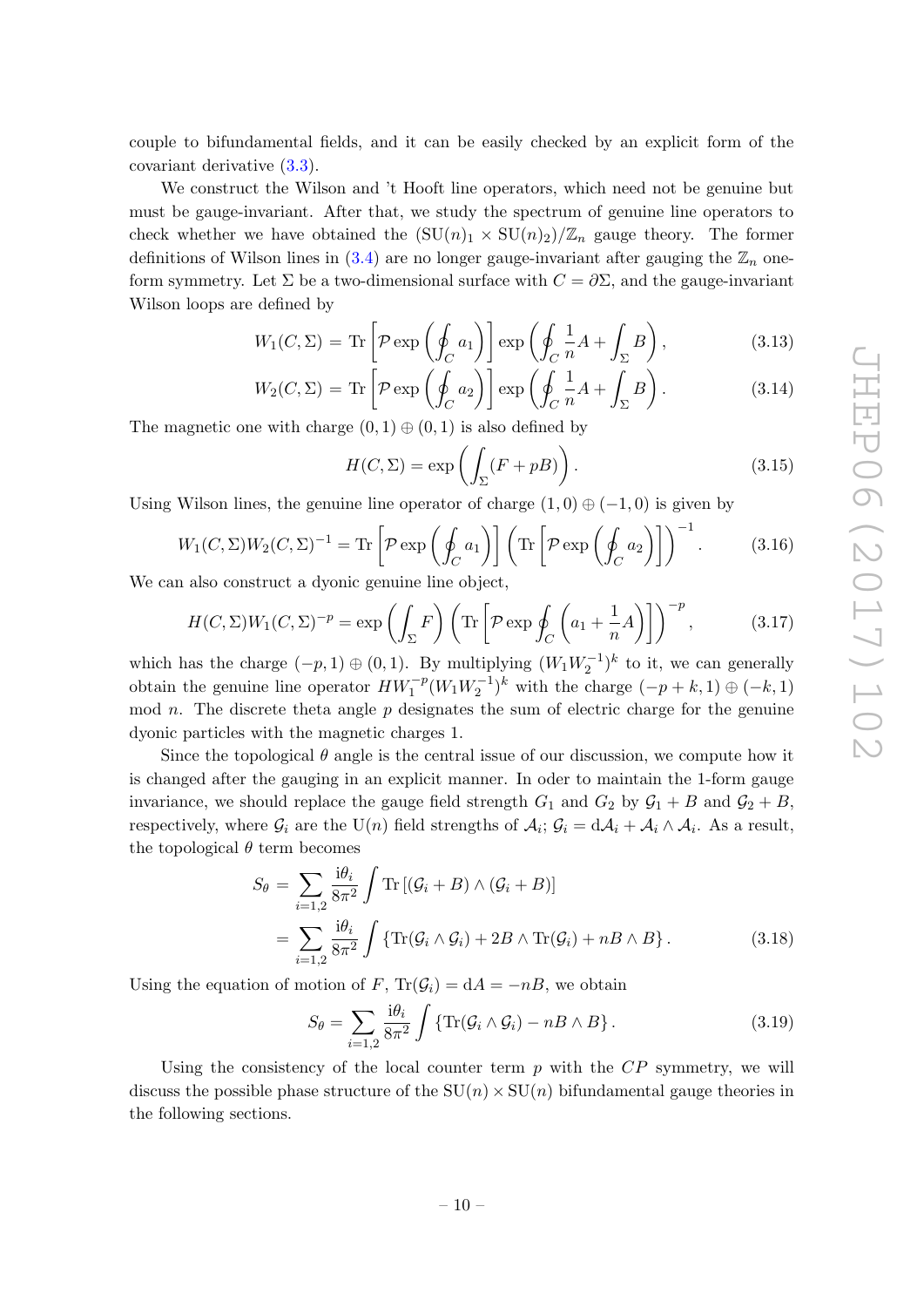### <span id="page-11-0"></span>3.2 Spontaneous CP breaking at  $(\theta_1, \theta_2) = (\pi, 0)$  and  $(0, \pi)$

We first constrain the possible dynamics of bifundamental gauge theories at  $(\theta_1, \theta_2) = (\pi, 0)$ or  $(\theta_1, \theta_2) = (0, \pi)$ . We follow the same logic given in ref. [\[24\]](#page-22-3), and start with the assumption that the vacuum at  $\theta_1 = \theta_2 = 0$  is trivially gapped without breaking the CP symmetry. Therefore, there must be a way to gauge other symmetries without breaking the CP symmetry at  $\theta=0$  by using an 't Hooft anomaly matching condition. Especially when gauging the electric  $\mathbb{Z}_n$  symmetry, the local counter term  $\frac{inp}{4\pi} \int B \wedge B$  can be chosen to be  $CP$  invariant from this argument, and such  $p$  must satisfy

$$
2p = 0 \mod n,\tag{3.20}
$$

since  $\int B \wedge B$  flips its sign under the CP transformation.

We further assume that the vacua are always trivially gapped and that there is a way to continuously connect  $(\theta_1, \theta_2) = (0, 0)$  and  $(\theta_1, \theta_2) = (\pi, 0), (0, \pi)$  without phase transitions. We will show that there exists first-order phase transition associated with the spontaneous CP breaking at  $(\theta_1, \theta_2) = (\pi, 0)$  and at  $(\theta_1, \theta_2) = (0, \pi)$  under this assumption.

Let us discuss the CP symmetry at  $\theta_1 = \pi$  with  $\theta_2 = 0$  after gauging the  $\mathbb{Z}_n$  one-form symmetry. Since CP flips the orientation, p and  $\theta_i$  change their signs and become  $-p$  and  $-\theta_i$ , respectively. In oder to consider the theory at  $\theta_1 = \pi$ , we must consider not only the change  $\theta_1 = \pi \mapsto \theta_1' = -\pi$  but also the shift  $\theta_1' = -\pi \mapsto \theta_1' + 2\pi = \pi$  to discuss its CP invariance. Under these transformations, the topological  $\theta$  term is changed by

$$
\Delta S_{\theta} = \frac{2\pi i}{8\pi^2} \int \text{Tr}(\mathcal{G}_1 \wedge \mathcal{G}_1) - \frac{in}{4\pi} \int B \wedge B. \tag{3.21}
$$

The first term is in  $2\pi i\mathbb{Z}$ , and thus does not affect the path integral. The second term shifts the value of p by  $-1$ . As a result, p is changed to  $p \mapsto -p-1$  under the CP transformation at  $(\theta_1, \theta_2) = (\pi, 0)$ , and thus the condition for the CP invariance at  $(\theta_1, \theta_2) = (\pi, 0)$  after gauging is given by

$$
p = -p - 1 \mod n. \tag{3.22}
$$

For even n, there is no such integer p. Therefore, there is an  $\ddot{\text{t}}$  Hooft anomaly, and all the quasi-vacua must form pairs under CP or become gapless to saturate the anomaly. For odd n,  $p = (n-1)/2$  satisfies this condition, but it is inconsistent with the choice of p at  $\theta_1 = \theta_2 = 0$ . Since we put an assumption that a vacuum at  $(\theta_1, \theta_2) = (\pi, 0)$  is continuously connected to the CP-invariant vacuum at  $\theta_1 = \theta_2 = 0$ , consistency condition requires the existence of low-energy degrees of freedom to saturate this inconsistency, such as degenerate vacua or massless excitations. Since we have also assumed that the mass gap does not close, there exists the first-order phase transition at  $(\theta_1, \theta_2) = (\pi, 0)$  in both cases associated with the spontaneous CP breaking.

The same argument holds for  $(\theta_1, \theta_2) = (0, \pi)$ , and we can argue the spontaneous CP breaking there.

# <span id="page-11-1"></span>3.3 Vacuum structure around  $\theta_1 = \theta_2 = \pi$

Let us next discuss the consistency condition for  $CP$  at  $\theta_1 = \theta_2 = \pi$ . This case is somewhat tricky, since there are two topologically distinct ways that connect  $(\theta_1, \theta_2) = (\pi, \pi)$  and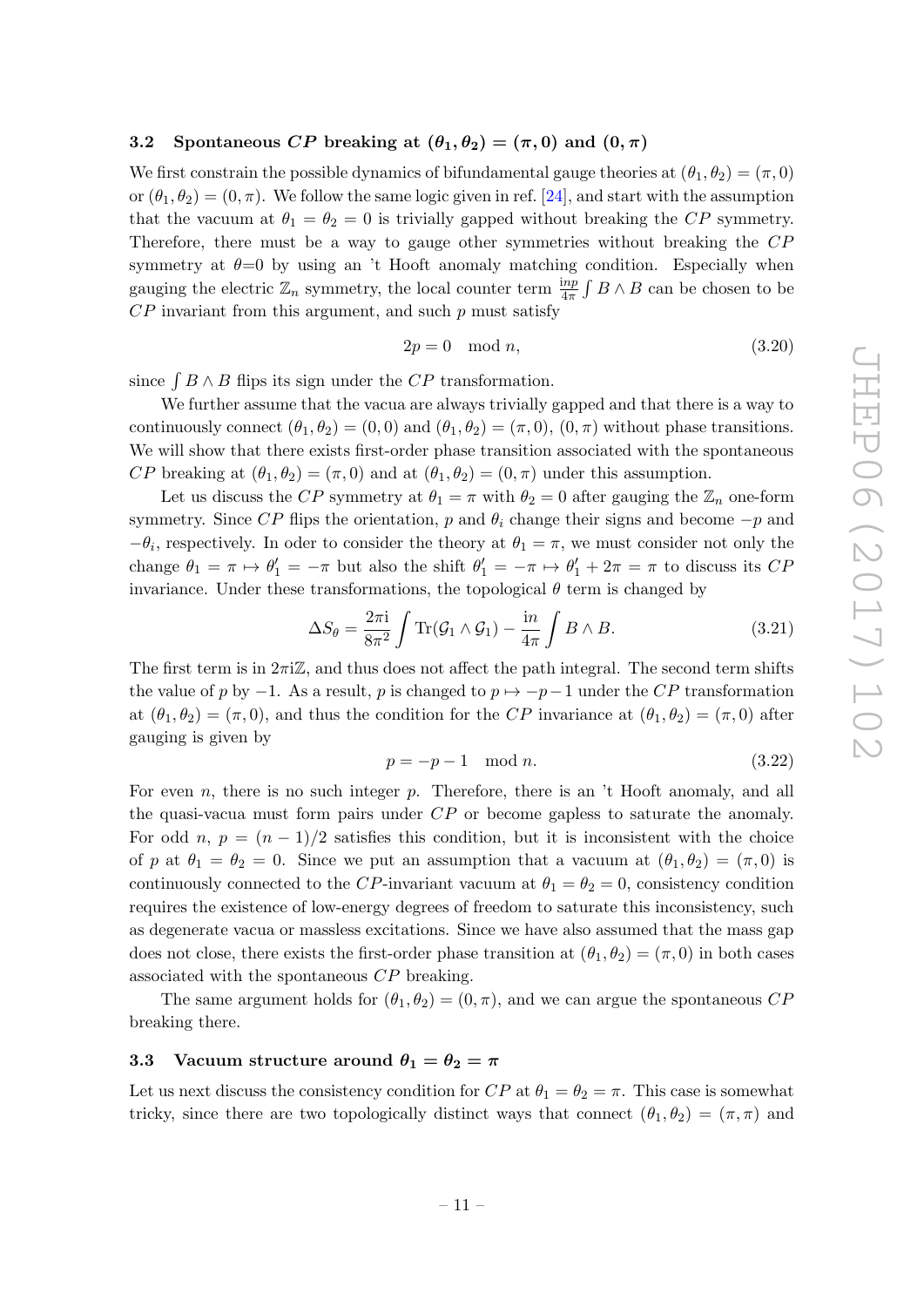

<span id="page-12-0"></span>**Figure 1.** Two different paths connecting  $(\theta_1, \theta_2) = (0, 0)$  and  $(\theta_1, \theta_2) = (\pi, \pi) \sim (-\pi, \pi)$ .

 $(\theta_1, \theta_2) = (0, 0)$  (See figure [1\)](#page-12-0). Since both  $\theta_1$  and  $\theta_2$  are  $2\pi$  periodic for the gauge group  $SU(n) \times SU(n)$ ,  $\theta_1 = \theta_2 = \pi$  and  $\theta_1 = -\theta_2 = -\pi$  are equivalent. We will discuss whether we encounter the first-order phase transition when changing  $\theta_1$  and  $\theta_2$  continuously from  $(\theta_1, \theta_2) = (0, 0)$  to  $(\theta_1, \theta_2) = (\pi, \pi)$  or  $(-\pi, \pi)$ .

Let us consider the case  $(\theta_1, \theta_2) = (\pi, \pi)$ . After gauging the  $\mathbb{Z}_n$  symmetry, we must use the  $2\pi$  periodicity of both  $\theta_1$  and  $\theta_2$  to discuss the CP symmetry, and under these shifts the topological term  $(3.19)$  is changed by

$$
\Delta S_{\theta} = \frac{2\pi i}{8\pi^2} \sum_{i=1,2} \int \text{Tr}(\mathcal{G}_i \wedge \mathcal{G}_i) - \frac{2in}{4\pi} \int B \wedge B. \tag{3.23}
$$

On spin manifolds, the first term is in  $2\pi i\mathbb{Z}$  and does not affect the path integral. It thus changes p to  $p-2$ . One can understand this from the spectrum of genuine line operators. Originally, spectrum of genuine line operators are given by  $(-p + k, 1) \oplus (-k, 1)$  mod n with  $k = 0, \ldots, n-1$ . Since they have the monopole charge 1, the  $2\pi$  shift of  $\theta_{1,2}$  causes the shift of charge  $(-p+k+1,1) \oplus (-k+1,1)$  due to the Witten effect, and they become  $(-p+2+k',1) \oplus (-k',1)$  mod n with  $k'=0,\ldots,n-1$  by putting  $k'=k-1$ . Notice that the spectrum is not changed only when  $n = 2$ , and this will become important for our result.

Let us consider whether there is a way to gauge the electric one-form symmetry without breaking the CP invariance at  $\theta_1 = \theta_2 = \pi$ . After gauging, we have a local counter term inp  $\frac{mp}{4\pi}$   $\int B \wedge B$ , which flips the sign under  $CP$ . It can be described effectively by the map  $p \mapsto -p$ , and  $\theta_{1,2} = \pi \mapsto -\pi$ . To get the original topological angle, we perform the  $2\pi$  shift of both  $\theta_1$  and  $\theta_2$  that changes  $-p \mapsto -p-2$ . As a result, the CP invariance at  $\theta_1 = \theta_2 = \pi$ after gauging requires to choose  $p$  satisfying

$$
p = -p - 2 \mod n. \tag{3.24}
$$

This always has the integer solution, and thus there is an CP-invariant quasi-vacuum which may or may not be the true vacuum. Let us next discuss the global consistency condition. If  $\theta_1 = \theta_2 = 0$  and  $\theta_1 = \theta_2 = \pi$  can be continuously connected without breaking CP at  $\theta_1 = \theta_2 = \pi$ , then the integer solution p at  $\theta_1 = \theta_2 = \pi$  must also be consistent with the CP-invariant regularization at  $\theta_1 = \theta_2 = 0$ ; this says that

<span id="page-12-1"></span>
$$
2 = 0 \mod n. \tag{3.25}
$$

The vacuum at  $\theta_1 = \theta_2 = 0$  can be continuously changed to the CP-invariant vacuum at  $\theta_1 = \theta_2 = \pi$  without closing the mass gap only if this condition holds.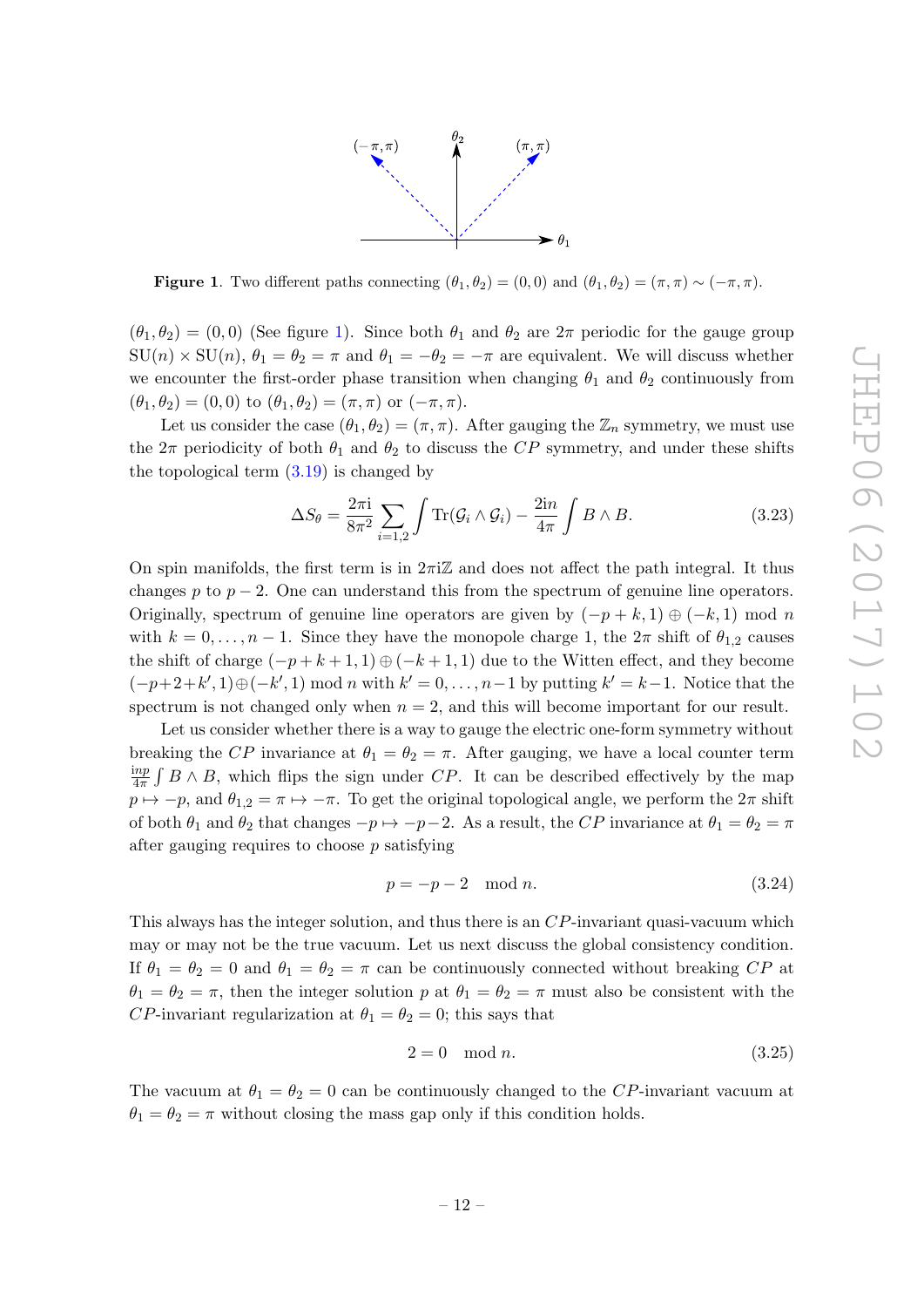<span id="page-13-3"></span><span id="page-13-2"></span>

<span id="page-13-1"></span>**Figure 2.** Possible phase boundaries of  $SU(n) \times SU(n)$  bifundamental gauge theories in the  $\theta_1$ - $\theta_2$ plane  $(n \geq 3)$ .

For  $n \geq 3$ , the above global consistency relation cannot be true. One possibility is that the vacua at  $\theta_{1,2} = 0$  and  $\theta_{1,2} = \pi$  are separated by first-order phase transitions. Another possibility is that the vacuum at  $\theta_{1,2} = \pi$  breaks CP spontaneously to saturate the inconsistency. For  $n = 2$ , we cannot impose any constraints on the state at  $\theta_1 = \theta_2 = \pi$ from our argument, and basically any possibilities are allowed.<sup>[4](#page-13-0)</sup>

Next, let us consider what happens when connecting  $\theta_1 = \theta_2 = 0$  and  $\theta_1 = -\theta_2 = -\pi$ . In this case, the CP transformation at  $(\theta_1, \theta_2) = (-\pi, \pi)$  is associated with the shift  $\theta_1 \mapsto$  $\theta_1 - 2\pi$  and  $\theta_2 \mapsto \theta_2 + 2\pi$ . The change of the topological term under these shifts is given by

$$
\Delta S_{\theta} = \frac{\mathrm{i}}{4\pi} \int \mathrm{Tr}(-\mathcal{G}_1 \wedge \mathcal{G}_1 + \mathcal{G}_2 \wedge \mathcal{G}_2) \in 2\pi \mathrm{i} \mathbb{Z}.\tag{3.26}
$$

Therefore it does not affect the path integral at all. In this case, the CP transformation changes  $p \mapsto -p \mod n$  as in the case of  $\theta_1 = \theta_2 = 0$ . When connecting  $\theta_1 = \theta_2 = 0$ and  $\theta_1 = -\theta_2 = -\pi$ , the global consistency holds and thus the vacua can be continuously connected without the phase transition and CP needs not be broken at  $\theta_1 = -\theta_2 = -\pi$ .

By combining the result and respecting the  $2\pi$  $2\pi$  periodicity of  $\theta_{1,2}$ , we obtain figure 2 as a possible phase boundary of the first-order phase transition in the  $\theta_1$ - $\theta_2$  plane when  $n \geq 3$ . Whether the phase boundary opens at  $(\theta_1, \theta_2) = (\pi, \pi)$  depends on details of the dynamics such as matter contents. In figure [2a,](#page-13-2) we consider the possibility when the  $\overline{CP}$  symmetry is unbroken at  $\theta_1 = \theta_2 = \pi$ . In this case, the first-order phase transition line must separate  $\theta_1 = \theta_2 = 0$  and  $\theta_1 = \theta_2 = \pi$ , but  $\theta_1 = \theta_2 = 0$  and  $\theta_1 = -\theta_2 = \pi$  can be smoothly

<span id="page-13-0"></span><sup>4</sup>This might be because we consider theories defined only on spin manifolds. If we restrict our attention to theories without fermions, then theories can be defined also on non-spin manifolds. We can repeat the same argument for non-spin cases at least formally just by changing the identification of the discrete theta angle from  $p \sim p + n$  to  $p \sim p + 2n$ . The necessary condition for unbroken CP given by [\(3.25\)](#page-12-1) becomes  $2 = 0$  mod  $2n$ , and then we would find that CP must be broken for all  $n \geq 2$ . Since we are not familiar with non-spin case, however, let us leave it as a speculative remark.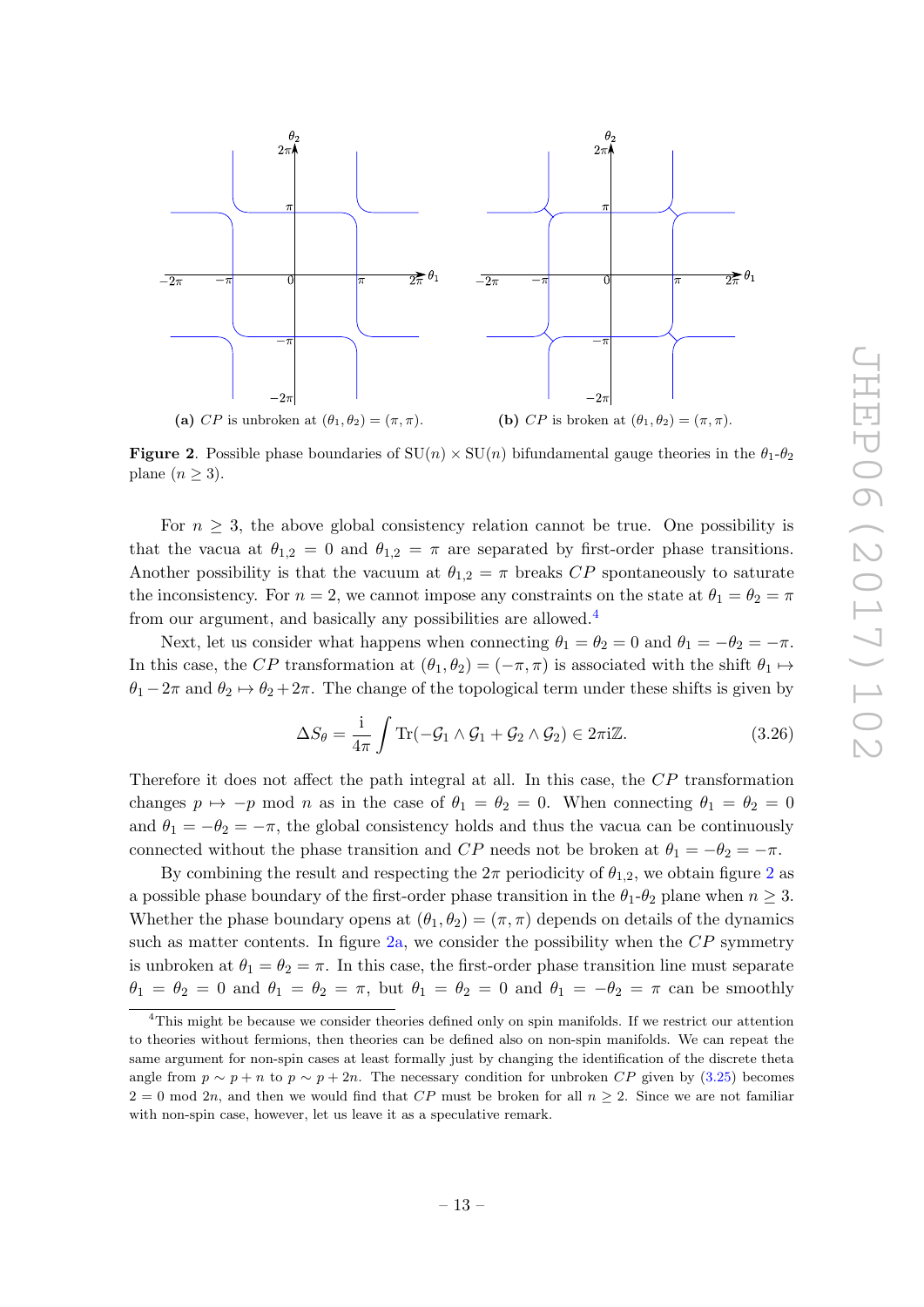connected. In figure [2b,](#page-13-3) the CP symmetry is spontaneously broken at  $\theta_1 = \theta_2 = \pi$ , and thus there is a first-order phase transition line around it. In this case,  $\theta_1 = \theta_2 = 0$ and  $\theta_1 = -\theta_2 = \pi$  would be separated by another first-order line because the vacuum at  $\theta_1 = \theta_2 = 0$  is continuously connected to the CP-invariant quasi-vacuum at  $\theta_1 = -\theta_2 = \pi$ but not to the true CP-broken vacuum according to the global consistency relation.

One may wonder whether the first-order phase transition line in figure [2](#page-13-1) can terminate so that one can smoothly change  $(\theta_1, \theta_2)$  from  $(0, 0)$  to  $(2\pi, 0)$  without phase transitions. In figure [2,](#page-13-1) this is impossible and we claim that it is a general result for  $n \geq 3$ . By repeating the same argument on the CP transformation after gauging the  $\mathbb{Z}_n$  symmetry, the condition for the CP invariance at  $(\theta_1, \theta_2) = (2\pi, 0)$  is given by  $p = -p-2$  mod n. Of course this has the solution, but it is inconsistent with the CP invariant choice at  $(\theta_1, \theta_2) = (0, 0)$  when  $n \geq 3$ . This means that if we could connect  $(\theta_1, \theta_2) = (0, 0)$  and  $(2\pi, 0)$  without any phase transition and without closing the mass gap, then CP must be spontaneously broken at  $(\theta_1, \theta_2) = (2\pi, 0)$  but this is the contradiction because  $(\theta_1, \theta_2) = (0, 0)$  and  $(2\pi, 0)$  must be equivalent for  $SU(n) \times SU(n)$  gauge theories. If we further assume that the mass gap does not close at generic  $(\theta_1, \theta_2)$ , then  $(\theta_1, \theta_2) = (0, 0)$  and  $(2\pi, 0)$  must be separated by the first-order phase transition line when  $n \geq 3$ . For  $n = 2$ , this is not the case.

#### <span id="page-14-0"></span>3.4 Interpretation via the dual superconductor picture

The purpose of this section is to understand the result intuitively from the dual super-conductor model of confinement [\[9,](#page-22-6) [54,](#page-24-6) [55\]](#page-24-7). Let us first consider the case  $m \to \infty$  and bifundamental matters decouple. Then, we have two decoupled  $SU(n)$  Yang-Mills theories, so let us start with the discussion for the  $SU(n)$  Yang-Mills theory.

## <span id="page-14-1"></span>3.4.1  $SU(n)$  Yang-Mills theory

Following the dual superconductor model, we assume that confinement of  $SU(n)$  Yang-Mills theory on  $\mathbb{R}^4$  is caused by condensation of magnetic monopoles or dyons. Let us say that their charges are given by  $(-k, 1)$  mod n with  $k = 0, 1, \ldots, n - 1$  at  $\theta = 0$ . This assumes that all the Wilson loops with nontrivial center elements obey the area law. There are  $n$ candidates of condensed particles, and correspondingly there are n different quasi-vacua. To be specific, let us assume that the magnetic monopole with charge  $(0, 1)$  condenses at  $\theta = 0$  in the true vacuum. Now, we turn on the finite topological  $\theta$  angle, and the Witten effect shifts charges of dyons to  $(-k+\theta/2\pi, 1)$ . Since the charge of each dyon goes back to its original value only after the shift of  $2\pi n$ , each branch of quasi-vacua are  $2\pi n$  periodic in  $\theta$  instead of  $2\pi$  periodic. However, the true vacuum must be  $2\pi$  periodic in terms of  $\theta$ , so there must be some jump among quasi-vacua between  $0 < \theta < 2\pi$ .

Let us pay attention to the charge at  $\theta = \pi$ . Assuming that no phase transition occurs for  $0 < \theta < \pi$ , then the charge of condensed particles (magnetic monopole at  $\theta = 0$ ) becomes  $(\theta/2\pi, 1)$  due to the Witten effect. It is not invariant under the CP transformation at  $\theta = \pi$  although the theory is CP invariant. Under the CP transformation, the charge  $(1/2, 1)$  is mapped to  $(-1/2, 1)$ , and thus the quasi-vacua with charges  $(\pm 1/2, 1)$  must have the same energy because of the CP symmetry of the theory. Therefore, the firstorder phase transition occurs at  $\theta = \pi$ , and the true vacua jumps from the branch with the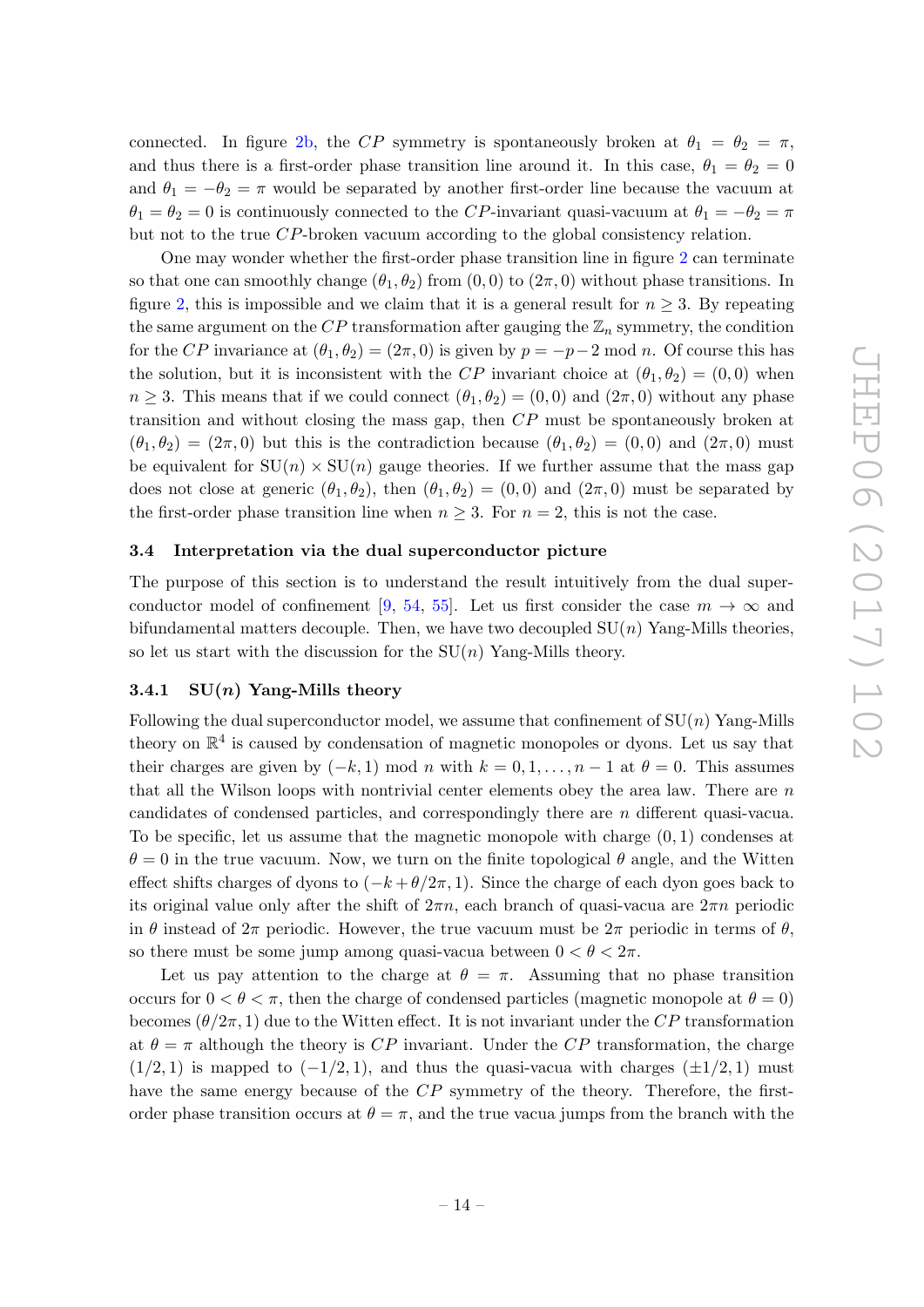

<span id="page-15-0"></span>**Figure 3.** Schematic figure on the ground state energy  $E(\theta)$  of the SU(n) Yang-Mills theory based on the dual superconductor model for  $n = 3$ . There are n different branches labeled by the condensed charge  $(\theta/2\pi - k, 1)$  of dyons  $(k = 0, 1, \ldots, n - 1)$ , and each branch is  $2\pi n$  periodic.

condensed charge  $(\theta/2\pi, 1)$  to the another branch with the condensed charge  $(-1+\theta/2\pi, 1)$ (see figure [3\)](#page-15-0). This is how the CP symmetry is spontaneously broken at  $\theta = \pi$  for pure  $SU(n)$  Yang-Mills theory in the dual superconductor scenario.

To summarize the case for the  $SU(n)$  Yang-Mills theory, let us denote  $E_0(\theta)$  as the energy of the quasi-vacuum with the condensed charge  $(\theta/2\pi, 1)$ . CP symmetry tells us that  $E_0(\theta) = E_0(-\theta)$ , and n-ality shows that  $E_0(\theta + 2\pi n) = E_0(\theta)$ . There are n candidates for the condensate,  $(-k+\theta/2\pi, 1)$  with  $k = 0, \ldots, n-1$ , and the energy of the true vacuum is

$$
E_{\text{SU}(n)}(\theta) = \min\{E_0(\theta - 2\pi k) \, | \, k = 0, 1, \dots, n - 1\}.
$$
\n(3.27)

If  $E_0$  is smooth, it is natural to have the bump for  $E(\theta)$  at  $\theta = \pi$ , at which the branch jumps from  $E_0(\theta)$  to  $E_0(\theta - 2\pi)$  with the first-order phase transition (see figure [3\)](#page-15-0). In the large-n limit, it is well established that the Yang-Mills vacuum is described by the minimum of *n* branches  $[8, 18]$  $[8, 18]$  $[8, 18]$ .

Before going to the case of bifundamental gauge theories, let us deepen our understandings on the meaning of the global consistency condition about 't Hooft anomaly matching. CP invariance at  $\theta = \pi$  requires that  $p = -p-1$  mod n, and it cannot be solved for even n. In the dual superconductor picture, the condensed particles at  $\theta = \pi$  have charges  $(\pm 1/2, 1), \ldots, (\pm (n-1)/2, 1)$  and they form  $n/2$  CP-invariant pairs. Including quasi-vacua, no states can be invariant under  $CP$ , and this is suggested by the 't Hooft anomaly. Next, let us consider the case of odd  $n$ , then 't Hooft anomaly does not exist by setting  $p = (n-1)/2$ . The condensed charges are given by  $(\pm 1/2, 1), \ldots, (\pm (n-2)/2, 1)$ and  $(n/2, 1)$ . Since the quasi-vacuum with the condensed charge  $(n/2, 1)$  is invariant under  $CP$  (see figure [3\)](#page-15-0), one cannot argue the spontaneous  $CP$  breaking at  $\theta = \pi$  without putting another assumption. The point is that the state with the charge  $(n/2, 1)$  at  $\theta = \pi$  is not continuously connected to the vacuum with the charge  $(0, 1)$  at  $\theta = 0$ , so the absence of the first-order phase transition at  $0 < \theta < \pi$  can purge this state from our consideration on vacua. In the language of the consistency condition, this is implied by the fact that there is no common integer p for the CP invariance at  $\theta = 0$  and  $\theta = \pi$ .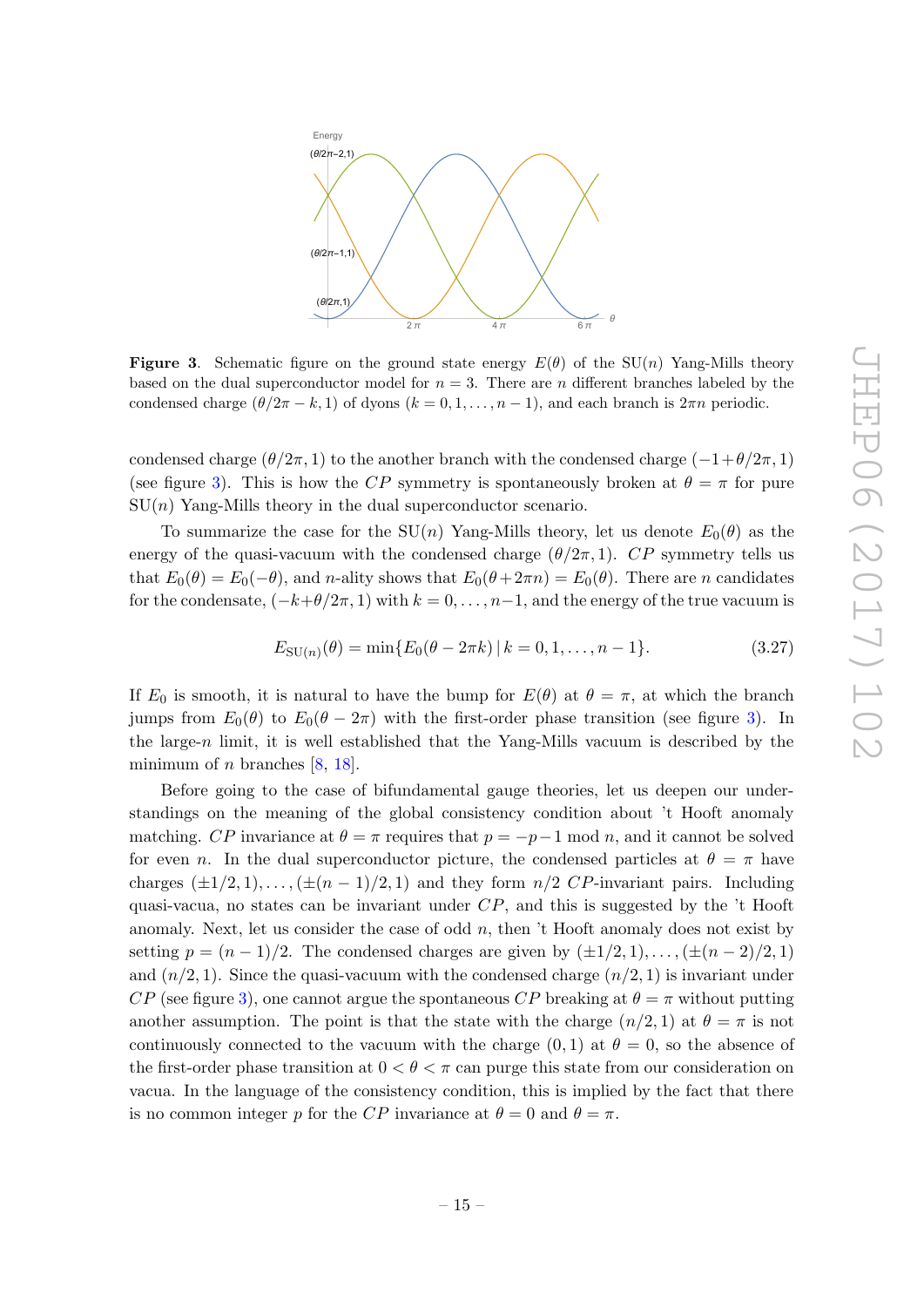

<span id="page-16-1"></span>**Figure 4.** Energies of the quasi-vacua of the  $SU(n) \times SU(n)$  gauge theory in the limit of  $m \to \infty$ when  $\theta = \theta_1 = \theta_2$ .

## <span id="page-16-0"></span>3.4.2  $SU(n) \times SU(n)$  bifundamental gauge theories

Let us now discuss  $SU(n) \times SU(n)$  Yang-Mills theory. Considering the limit  $m \to \infty$  so that bifundamental matters decouple, we just have two copies of the above argument.

We first connect  $\theta_1 = \theta_2 = 0$  and  $\theta_1 = \theta_2 = \pi$ . We select the path  $\theta_1 = \theta_2$  for instance and denote the common angle as  $\theta := \theta_1 = \theta_2$ . We now have  $n^2$  candidates for the condensed particles with the charge  $(-k + \theta/2\pi, 1) \oplus (-\ell + \theta/2\pi, 1) \mod n$  with  $k, \ell = 0, 1, \ldots, n - 1$ , and thus the ground-state energy is given by

$$
E_{\text{SU}(n)\times\text{SU}(n)}(\theta) = \min\{E_0(\theta - 2\pi k) + E_0(\theta - 2\pi \ell) \,|\, k, \ell = 0, \dots, n - 1\}.\tag{3.28}
$$

By assumption that the monopole  $(0, 1)$  condenses for the  $SU(n)$  Yang-Mills theory at  $\theta = 0$ , the quasi-vacuum with  $(\theta/2\pi, 1) \oplus (\theta/2\pi, 1)$  is selected when  $\theta$  is close to zero. At  $\theta = \pi$ , CP is broken and the ground state must be at least two-fold degenerate. In our limit  $m \to \infty$ , there is four-fold degeneracy at  $\theta = \pi$ , and the condensed charges for those four states are

$$
(\theta/2\pi, 1) \oplus (\theta/2\pi, 1), \qquad (\theta/2\pi - 1, 1) \oplus (\theta/2\pi - 1, 1),
$$
  

$$
(\theta/2\pi - 1, 1) \oplus (\theta/2\pi, 1), \qquad (\theta/2\pi, 1) \oplus (\theta/2\pi - 1, 1). \qquad (3.29)
$$

This is because the CP symmetry is extended to  $\mathbb{Z}_2 \times \mathbb{Z}_2$  from  $\mathbb{Z}_2$  in the limit  $m \to \infty$ as a result of the decoupling between two  $SU(n)$  Yang-Mills theories. If we assume that  $E_0(\theta)$  is smooth and monotonically increasing for  $0 < \theta < 2\pi$ , there is the first-order phase transition from the sate with condensed charge  $(\theta/2\pi, 1) \oplus (\theta/2\pi, 1)$  to the another one with  $(\theta/2\pi - 1, 1) \oplus (\theta/2\pi - 1, 1)$  at  $\theta = \pi$  (see figure [4\)](#page-16-1).

Let us turn on finite  $m$  and make the bifundamental matters dynamical. Then, the  $CP$ symmetry becomes  $\mathbb{Z}_2$  and the accidental four-fold degeneracy at  $\theta = \pi$  must be resolved. Let us first notice that states with the charge  $(\theta/2\pi, 1) \oplus (\theta/2\pi, 1)$  and  $(\theta/2\pi - 1, 1) \oplus$  $(\theta/2\pi - 1, 1)$  cannot be mixed by dynamical bifundamental fields since the difference of their charges is different from the bifundamental charge  $(1,0) \oplus (-1,0)$ . On the other hand, the difference of two charges  $(\theta/2\pi, 1) \oplus (\theta/2\pi - 1, 1)$  and  $(\theta/2\pi - 1, 1) \oplus (\theta/2\pi, 1)$  is given by  $(1,0) \oplus (-1,0)$ , and this is nothing but the charge of dynamical matter fields  $\Psi$ . These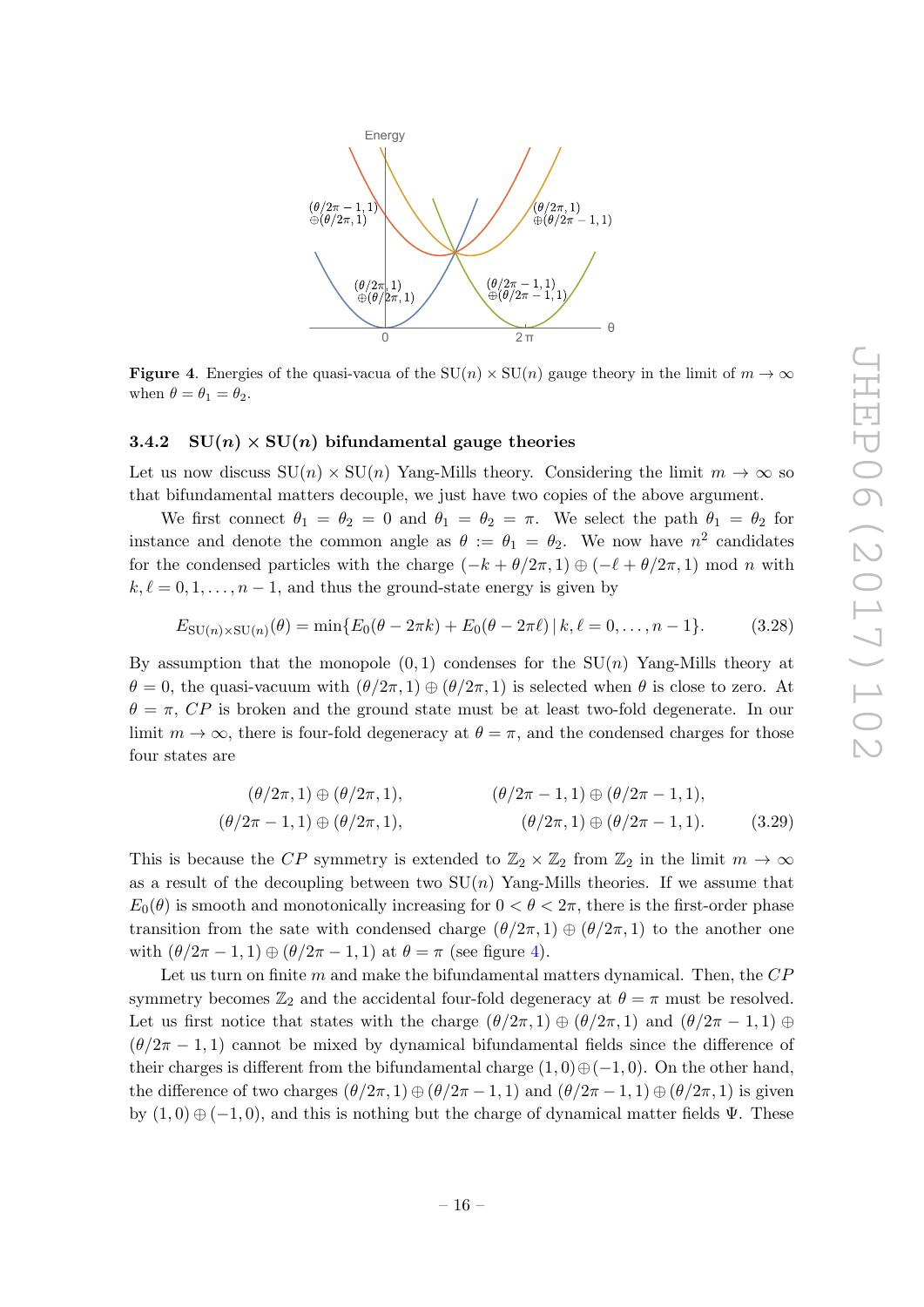<span id="page-17-1"></span><span id="page-17-0"></span>

Figure 5. Two possibilities of the mixing of states due to dynamical bifundamental matter fields when  $\theta = \theta_1 = \theta_2$  are around  $\pi$ .

states can be mixed as a result of interacting bifundamental matters, which leads to the non-degenerate quasi-vacuum with the mass gap.

If the energy of the mixed states of  $(\theta_1/2\pi, 1) \oplus (\theta_2/2\pi - 1, 1)$  and  $(\theta_1/2\pi - 1, 1) \oplus$  $(\theta_2/2\pi, 1)$  is lowered by dynamical matter fields as in figure [5a,](#page-17-0) then the mixed state is selected as the ground state around  $\theta = \pi$ . In this case, CP (and  $(\mathbb{Z}_2)_I$  if exists) need not be broken, but the first-order phase transition happens across the path connecting  $\theta = 0$  and  $\theta = \pi$ . If the energy of the mixed states of  $(\theta/2\pi, 1) \oplus (\theta/2\pi - 1, 1)$  and  $(\theta/2\pi - 1, 1) \oplus (\theta/2\pi, 1)$  is lifted as in figure [5b,](#page-17-1) then they drop out from the consideration and there is the first order phase transition from the state with  $(\theta/2\pi, 1) \oplus (\theta/2\pi, 1)$  to the one with  $(\theta/2\pi - 1, 1) \oplus (\theta/2\pi - 1, 1)$ . In this case, CP is spontaneously broken at  $\theta = \pi$ .

We can also understand why no phase transition is required when connecting  $\theta_1$  =  $\theta_2 = 0$  and  $\theta_1 = -\theta_2 = -\pi$ . For instance, let us pick up a path with  $\theta_1 = -\theta_2$ , and denote  $\theta' = -\theta_1 = \theta_2$ . By taking the limit  $m \to \infty$ , we can again consider possible phases using the dual superconductor picture. The four-fold degeneracy at  $\theta' = \pi$  happens at  $m = \infty$ , and the condensed charges for those four states are given by

$$
(-\theta'/2\pi, 1) \oplus (\theta'/2\pi, 1), \qquad (-\theta'/2\pi + 1, 1) \oplus (\theta'/2\pi - 1, 1),
$$
  

$$
(-\theta'/2\pi + 1, 1) \oplus (-\theta'/2\pi, 1), \qquad (-\theta'/2\pi, 1) \oplus (\theta'/2\pi - 1, 1).
$$
 (3.30)

figure for the vacuum energy is almost the same with figure [4](#page-16-1) just by replacing the label of charges in a straightforward manner.

Let us turn on dynamical bifundamental fields by making  $m$  finite. In this case, the states with charges  $(-\theta'/2\pi, 1) \oplus (\theta'/2\pi, 1)$  and  $(-\theta'/2\pi + 1, 1) \oplus (\theta'/2\pi - 1, 1)$  can be mixed by dynamical matter fields, while the states with  $(-\theta'/2\pi + 1, 1) \oplus (\theta'/2\pi, 1)$  and  $(-\theta'/2\pi, 1) \oplus (\theta'/2\pi - 1, 1)$  cannot be mixed. Depending on relative energies of those states, we obtain figure [6](#page-18-0) for quasi-vacua of bifundamental gauge theories as a function of  $\theta' = -\theta_1 = \theta_2$ . By checking charges of condensed particles, we can notice that figures [5a](#page-17-0) and [6a](#page-18-1) are connected, and CP is unbroken at  $\theta_1 = \theta_2 = \pi$ . Similarly, figures [5b](#page-17-1) and [6b](#page-18-2) are connected, and CP is spontaneously broken at  $\theta_1 = \theta_2 = \pi$ . These explain two possible phase boundaries shown in figures [2a](#page-13-2) and [2b,](#page-13-3) respectively.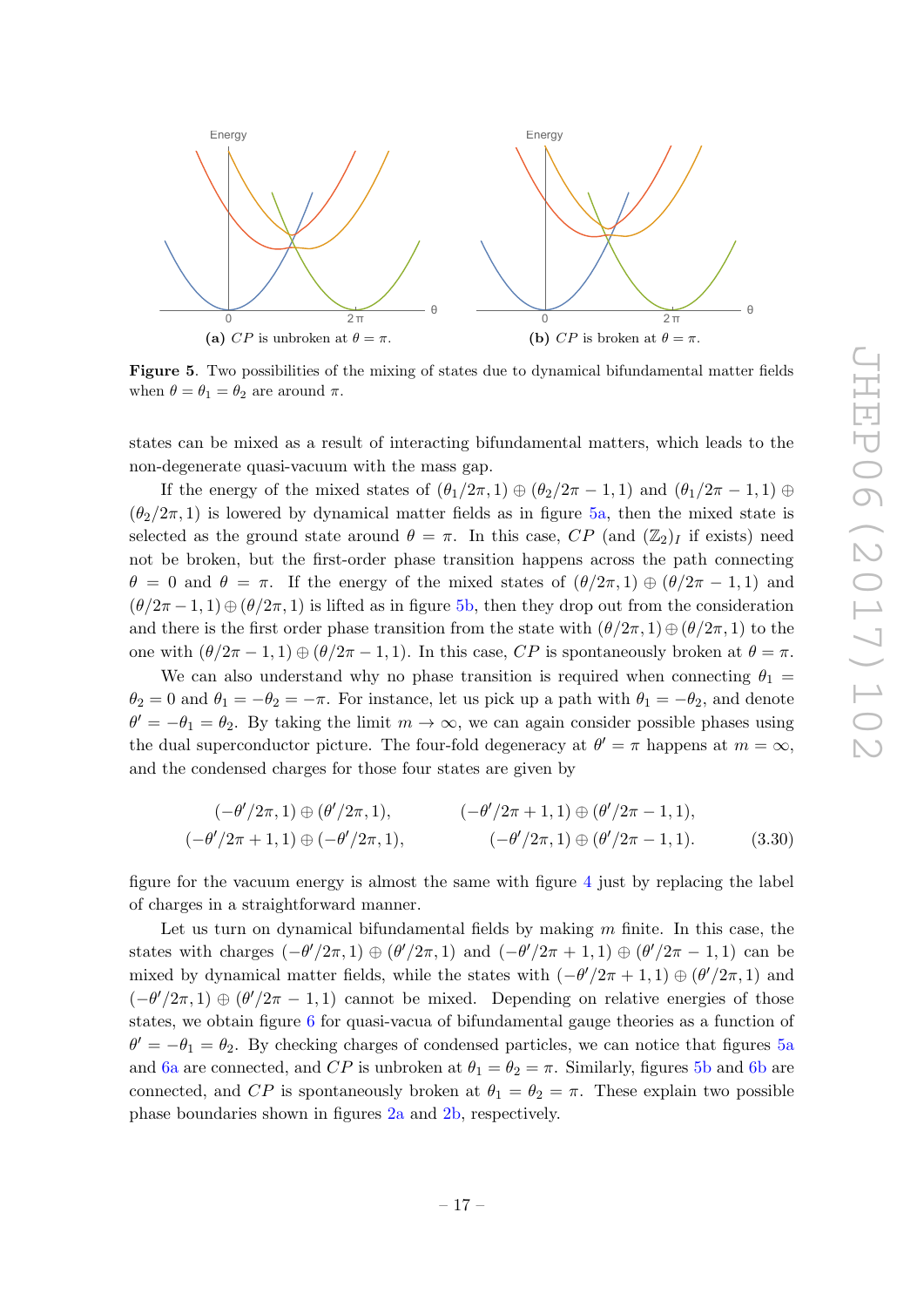<span id="page-18-2"></span><span id="page-18-1"></span>

<span id="page-18-0"></span>Figure 6. Two possibilities of the mixing of states due to dynamical bifundamental matter fields when  $\theta' = -\theta_1 = \theta_2$  are around  $\pi$ .

Let us briefly comment on the semiclassical result for this theory on  $\mathbb{R}^3 \times S^1$  with the double-trace deformation when  $g_1^2 = g_2^2$  and  $\theta_1 = \theta_2$  [\[56\]](#page-24-8). Normally the semiclassical computation on the non-Abelian gauge theory breaks down due to the infrared renormalons, and perturbative computations on the small circle compactification gives qualitatively different answers from the nonperturbative results of the theory on  $\mathbb{R}^4$ . By performing a twist with appropriate matter contents and/or some deformations of the theory, the volume dependence of the partition function can become mild so as to evade the phase transition on the compactification radius most probably in the large-n limit  $[56–77]$  $[56–77]$ . According to the computation with this idea for the  $SU(n) \times SU(n)$  Yang-Mills theory with "one" bifundamental Dirac fermion, the interchange symmetry  $(\mathbb{Z}_2)_I$  is unbroken and the first-order phase transition happens at  $\theta = \pi$  associated with the spontaneous CP breaking [\[56\]](#page-24-8). In the language of the dual superconductor model, this suggests that, when  $n$  is large with this specific matter content, the states with  $(\theta/2\pi, 1) \oplus (\theta/2\pi - 1, 1)$  and  $(\theta/2\pi - 1, 1) \oplus (\theta/2\pi, 1)$ are unfavored, and that the first order phase transition occurs at  $\theta = \pi$  by jumping from the state with  $(\theta/2\pi, 1) \oplus (\theta/2\pi, 1)$  to the another one with  $(\theta/2\pi - 1, 1) \oplus (\theta/2\pi - 1, 1)$ . Let us also comment that this unbroken  $(\mathbb{Z}_2)_I$  is the essential ingredient for the orbifold equivalence of this theory, and the question whether it is broken or not on  $\mathbb{R}^4$  is not yet settled [\[40–](#page-23-7)[43\]](#page-23-2). We cannot answer this question only from our analysis, but let us com-ment that both phase diagrams shown in figure [2](#page-13-1) are consistent with the unbroken  $(\mathbb{Z}_2)_I$ symmetry along the line  $\theta_1 = \theta_2$  when  $g_1^2 = g_2^2$ .

We have so far explained how CP is spontaneously broken at  $\theta = \pi$  for bifundamental theories, but our result suggests that it needs not happen if  $n = 2$ . We close this section by observing why  $n = 2$  can be special. Let us consider the case with  $\theta = \theta_1 = \theta_2$ for example, then above conclusion comes from the fact that the states with condensed particles  $(\theta/2\pi, 1) \oplus (\theta/2\pi, 1)$  and  $(\theta/2\pi - 1, 1) \oplus (\theta/2\pi - 1, 1)$  mod n cannot be mixed. This is because the difference of these charges of condensed particles is  $(1,0) \oplus (1,0)$  mod n, while the charge of dynamical bifundamental matters is  $(1, 0) \oplus (-1, 0)$  mod n. These two are different for  $n \geq 3$ , but they are the same at  $n = 2$ . Therefore, for  $n = 2$ , these two states can also be mixed by dynamical bifundamental fields, and thus we need no first-order phase transition lines that separate  $\theta = 0$  and  $\theta = \pi$ .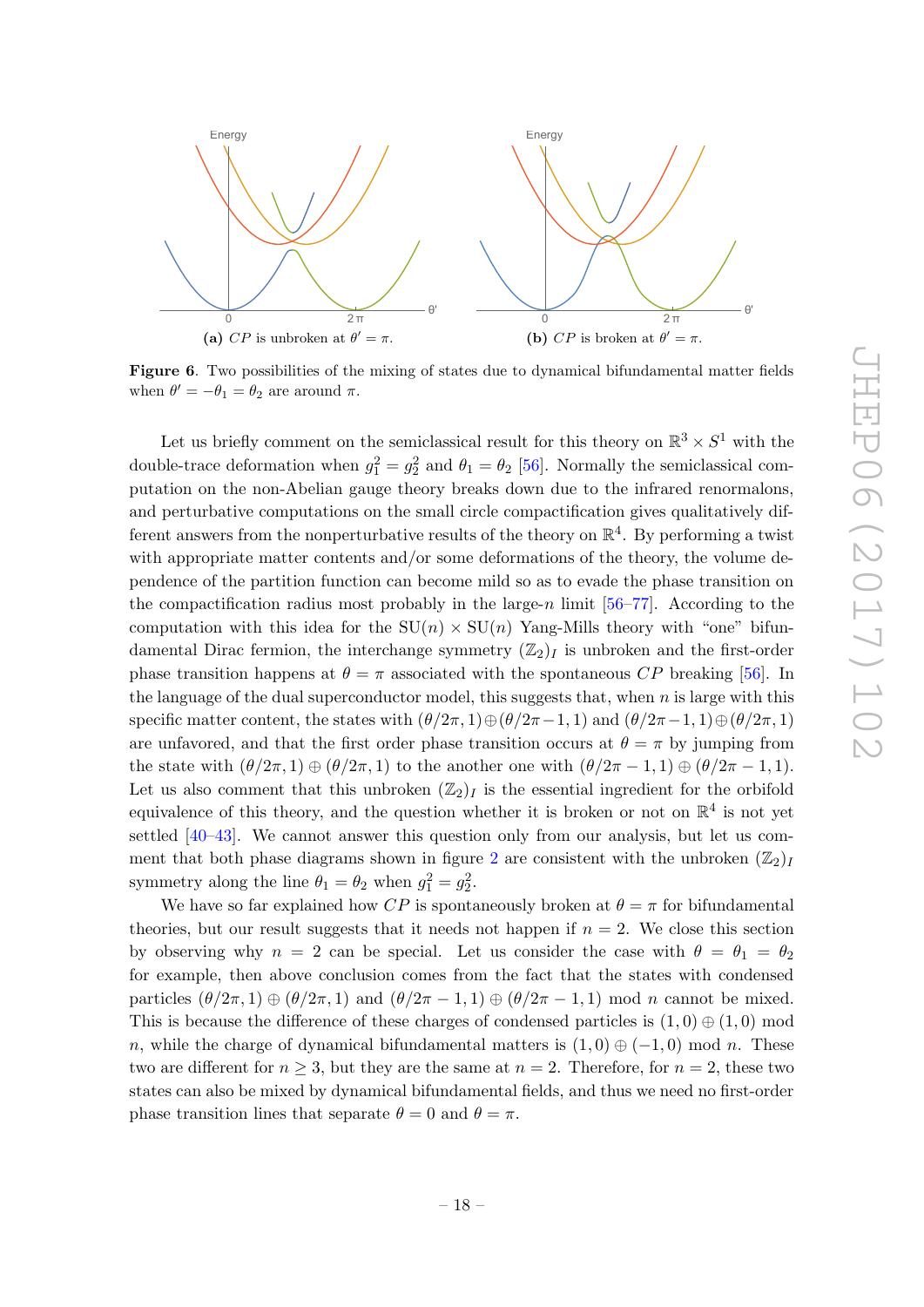#### <span id="page-19-0"></span>4 Conclusion

We have studied the phase structure for  $SU(n) \times SU(n)$  bifundamental gauge theories at finite topological angles by applying consistency for mixed 't Hooft anomalies of CP and center symmetry. For the gauge group  $SU(n) \times SU(n)$ , there are two topological angles  $\theta_1$ and  $\theta_2$ , and there are four CP invariant points,  $(\theta_1, \theta_2) = (0, 0), (\pi, 0), (0, \pi)$ , and  $(\pi, \pi)$ . We discuss that there must be a first-order phase transition at  $(\theta_1, \theta_2) = (\pi, 0)$  and  $(0, \pi)$ associated with spontaneous breaking of the CP symmetry, so there is a first-order phase transition line through these points. The global consistency is discussed at  $(\theta_1, \theta_2) = (\pi, \pi)$ but there are two different ways to connect  $(\theta_1, \theta_2) = (0, 0)$  and  $(\theta_1, \theta_2) = (\pi, \pi)$  because the point is equivalent to  $(\theta_1, \theta_2) = (-\pi, \pi)$ . We observe for  $n \geq 3$  that the vacua at  $(\theta_1, \theta_2) = (0, 0)$  and  $(\theta_1, \theta_2) = (\pi, \pi)$  cannot be continuously connected without breaking the CP symmetry at  $(\theta_1, \theta_2) = (\pi, \pi)$ , but also that the vacua at  $(\theta_1, \theta_2) = (0, 0)$  and  $(\theta_1, \theta_2) = (-\pi, \pi)$  can without breaking any symmetries. We propose phase diagrams in the  $\theta_1$ - $\theta_2$  plane that are consistent with these constraints. To understand it better, we give a heuristic interpretation of the result based on the dual superconductor model of confinement and the role of dynamical bifundamental fields is clarified.

The  $SU(n) \times SU(n)$  gauge theory with one bifundamental Dirac fermion is a daughter theory of the orbifold equivalence with  $\mathcal{N} = 1$  supersymmetric SU(2n) Yang-Mills theory in the planar limit at least diagrammatically, and its nonperturbative equivalence is still in question. For the nonperturbative equivalence, the interchange symmetry  $(\mathbb{Z}_2)_I$  must be unbroken, and we need further investigation for the (non)equivalence. Our constraint does not relate the center  $\mathbb{Z}_n$  symmetry with the  $(\mathbb{Z}_2)_I$  symmetry, so we need more detailed knowledge on dynamics. We point out that the phase diagrams proposed in this paper is consistent with this  $(\mathbb{Z}_2)_I$  symmetry when  $\theta_1 = \theta_2$ . In order to get microscopic details, numerical simulation is an important subject to study the nonperturbative dynamics. It, however, suffers from the sign problem at finite topological angles, so the technique to cure the sign problem must be further developed, such as Lefschetz-thimbles [\[78](#page-25-1)[–91\]](#page-26-0), complex Langevin method [\[92](#page-26-1)[–99\]](#page-26-2), etc., for this purpose. Careful treatment of the cancellation of these signs is crucial to obtain the physics at  $\theta = \pi$  correctly, because the drastic difference between  $\theta = 0$  and  $\theta = \pi$  originates from different interference of the microscopic dynamics in various topological sectors [\[100\]](#page-26-3).

## Acknowledgments

The authors thank Hiromichi Nishimura and Zohar Komargodski for fruitful discussions. Y. T. also thanks Takuya Okuda, Takuya Nishimura, Yoshimasa Hidaka, Yoshio Kikukawa, and Masato Taki for having a study group on higher-form symmetries at Komaba two years ago and it becomes helpful in this study. Y. T. is financially supported by RIKEN special postdoctoral program. Y. K. is supported by the Grants-in-Aid for JSPS fellows (Grant No.15J01626).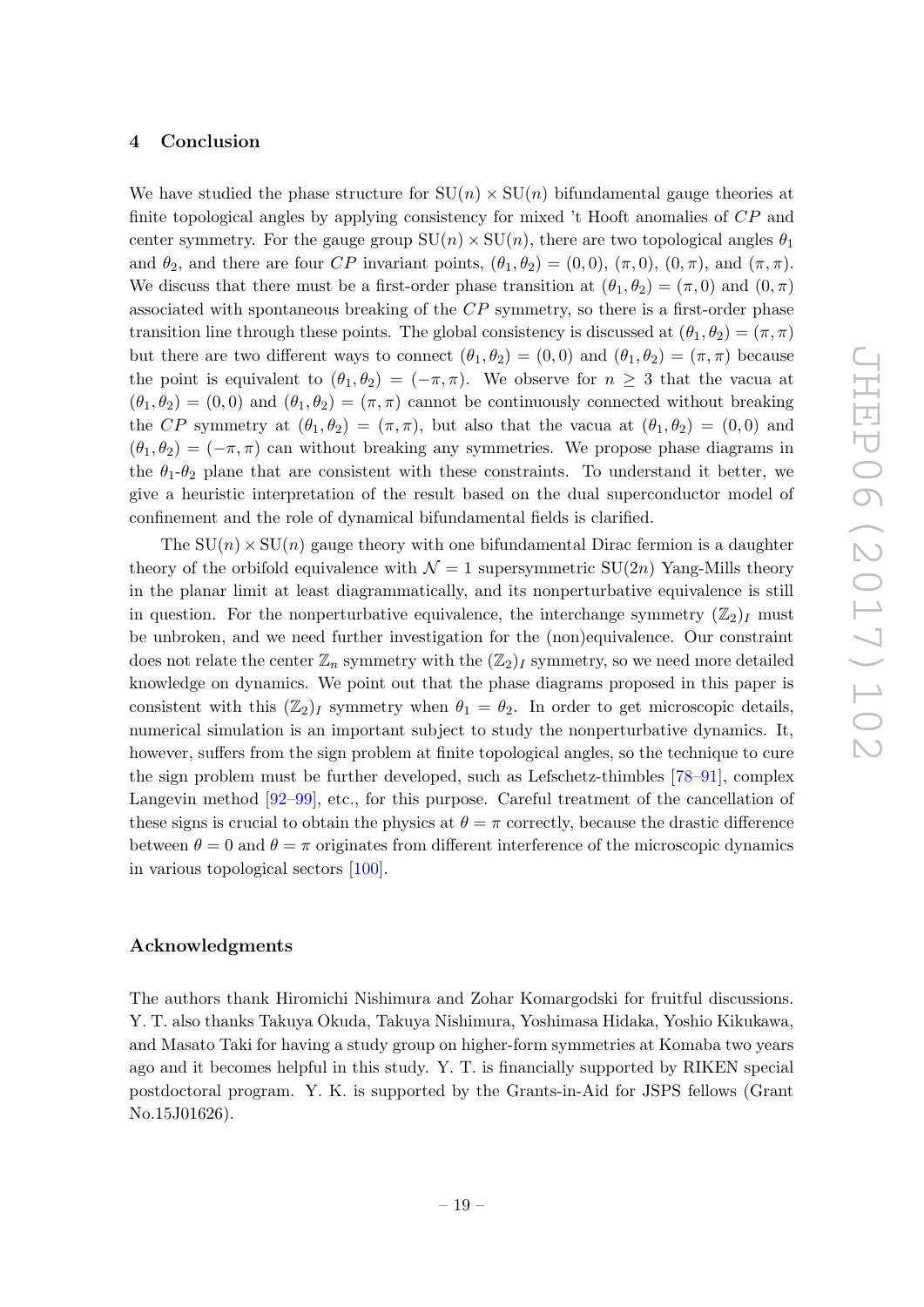## <span id="page-20-0"></span>A Quick review on topological field theories

This section is a minimal reminder for computing the BF-type topological field theories. which is necessary in the main text of this paper. The basic object is the action

$$
S = \frac{i}{2\pi} \int_{X^d} B \mathrm{d}A^{(i)},\tag{A.1}
$$

where  $X^d$  is a closed, oriented, *d*-dimensional manifold,  $A^{(i)}$  is a U(1) *i*-form gauge field, and B is an R-valued  $(d-i-1)$ -form field. The requirement of U(1) *n*-form gauge fields is that  $\int_S dA^{(i)} \in 2\pi i \mathbb{Z}$  for any  $[S] \in H_{(i+1)}(X,\mathbb{Z})$ . In other words,  $dA^{(i)}/2\pi i \in H^{(i+1)}(X,\mathbb{Z})$ . To understand how the computation goes, let us compute

$$
\int \mathcal{D}A^{(i)} \exp\left(\frac{i}{2\pi} \int_X B \mathrm{d}A^{(i)}\right). \tag{A.2}
$$

Since  $dA^{(i)}/2\pi i \in H^{i+1}(X,\mathbb{Z})$ , we can decompose  $dA^{(i)}$  as

$$
dA^{(i)} = d\phi^{(i)} + 2\pi i \sum_{k} n_k \delta(\mathcal{J}_k), \tag{A.3}
$$

where  $\phi^{(i)}$  is a (globally-defined) *i*-form,  $n_k$  are integers,  $\mathcal{J}_k$  are generators of  $H_{d-(i+1)}(X,\mathbb{Z})$ , and  $\delta(\mathcal{J}_k)$  are their delta-functional forms, i.e. their Poincaré duals. Therefore,

$$
\int \mathcal{D}A^{(i)} \exp\left(\frac{i}{2\pi} \int_X B \mathrm{d}A^{(i)}\right) = \int \mathcal{D}\phi^{(i)} \exp\left(\frac{i}{2\pi} \int_X B \mathrm{d}\phi^{(i)}\right) \prod_k \left\{ \sum_{n_k \in \mathbb{Z}} e^{n_k \int_{\mathcal{J}_k} B} \right\}
$$
\n
$$
= \delta \left(\frac{B}{2\pi i} \in H^{d-i-1}(X, \mathbb{Z})\right). \tag{A.4}
$$

The last formal expression with the delta function means that this functional integral does not vanish only if  $B/2\pi i$  is an element of the integer-valued cohomology: the integration over  $\phi^{(i)}$  requires that  $dB = 0$ , so  $B/2\pi i \in H^{d-i-1}(X,\mathbb{R})$ . If  $\int_{\mathcal{J}_k} B \notin 2\pi i \mathbb{Z}$ , the summation over  $n$  vanishes, and thus we get the result.

The relevant 4-dimensional topological field theory in this note is

$$
S = \frac{ip}{4\pi n} \int_X dA \wedge dA,\tag{A.5}
$$

where X is a closed, oriented 4-manifold, and A is a  $U(1)$  1-form gauge field. For generic 4-manifold,  $S \in 2\pi i \frac{p}{2n}$  $\frac{p}{2n}\mathbb{Z}$ . To see this, we can write this action as

$$
S = \frac{2\pi i p}{2n} \int_X \frac{dA}{2\pi} \wedge \frac{dA}{2\pi} = \frac{2\pi p}{2n} \sum_k n_n \int_{\mathcal{J}_k} \frac{dA}{2\pi} \in \frac{2\pi i p}{2n} \mathbb{Z}.
$$
 (A.6)

Especially when  $X$  is a spin manifold, we can use the index theorem to state that the Chern character  $\int \exp(\frac{dA}{2\pi}) \in \mathbb{Z}$ , and thus

$$
S = \frac{2\pi i p}{n} \left( \frac{1}{2} \int_X \frac{dA}{2\pi} \wedge \frac{dA}{2\pi} \right) = \frac{2\pi i p}{n} \int_X e^{dA/2\pi} \in \frac{2\pi i p}{n} \mathbb{Z}.
$$
 (A.7)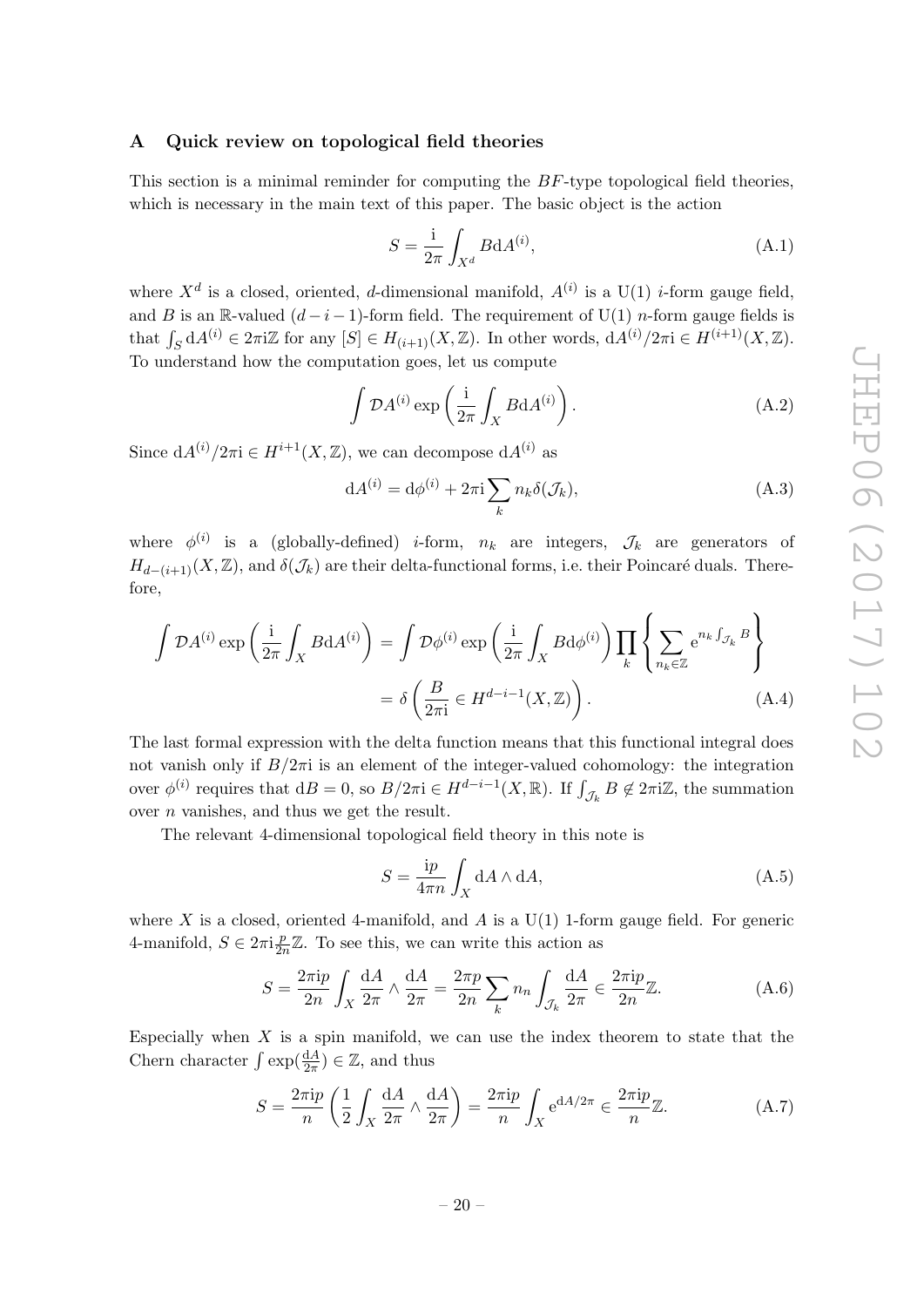Therefore, p must be identified with mod  $2n$  if X is a non-spin manifold, but p must be identified with mod n for spin manifolds. Let X be spin and  $p \in \mathbb{Z}$ , then the theory has the  $U(1)$  1-form gauge symmetry under

$$
A \mapsto A - n\lambda,\tag{A.8}
$$

where  $\lambda$  is also a U(1) 1-form gauge field. Indeed, the change of the action under this transformation is

$$
\Delta S = 2\pi i p \left( -\int \frac{d\lambda}{2\pi} \wedge \frac{dA}{2\pi} + \frac{n}{2} \int \frac{d\lambda}{2\pi} \wedge \frac{d\lambda}{2\pi} \right). \tag{A.9}
$$

Each term inside the parenthesis gives an integer, and thus  $e^{\Delta S} = 1$  when  $p \in \mathbb{Z}$ .

Using the auxiliary  $\mathbb R$ -valued 2-form field  $F$  (magnetic field strength) and U(1) 2-form gauge field  $B$ , we can dualize this theory as

$$
S = \frac{\mathrm{i}}{2\pi} \int F \wedge (\mathrm{d}A + n) + \frac{\mathrm{inp}}{4\pi} \int B \wedge B. \tag{A.10}
$$

Integrating out F,  $n = -dA$  and we obtain the original action. If we integrate out A,  $F/2\pi i \in H^2(X,\mathbb{Z})$  and one can introduce a dual U(1) 1-form gauge field  $A_D$  as  $F = dA_D$ . Substitution of the result, we get a different expression for the same topological field theory,

$$
S = \frac{\mathrm{i}n}{2\pi} \int B \wedge \mathrm{d}A_D + \frac{\mathrm{i}np}{4\pi} \int B \wedge B. \tag{A.11}
$$

The fact that  $F = dA_D$  is an important notice for defining dyonic genuine line operators since  $\int_{\Sigma} F = \int_{\partial \Sigma} A_D$  does no longer depend on the choice of the surface  $\Sigma$  up to an irrelevant phase in  $2\pi i \mathbb{Z}$ .

Open Access. This article is distributed under the terms of the Creative Commons Attribution License [\(CC-BY 4.0\)](https://creativecommons.org/licenses/by/4.0/), which permits any use, distribution and reproduction in any medium, provided the original author(s) and source are credited.

## References

- <span id="page-21-0"></span>[1] A.M. Polyakov, *Compact gauge fields and the infrared catastrophe, [Phys. Lett.](https://doi.org/10.1016/0370-2693(75)90162-8)* **B 59** (1975) [82](https://doi.org/10.1016/0370-2693(75)90162-8) [IN[SPIRE](https://inspirehep.net/search?p=find+J+%22Phys.Lett.,B59,82%22)].
- [2] A.A. Belavin, A.M. Polyakov, A.S. Schwartz and Yu. S. Tyupkin, Pseudoparticle solutions of the Yang-Mills equations, [Phys. Lett.](https://doi.org/10.1016/0370-2693(75)90163-X)  $\bf{B}$  59 (1975) 85 [IN[SPIRE](https://inspirehep.net/search?p=find+J+%22Phys.Lett.,B59,85%22)].
- [3] G. 't Hooft, Symmetry breaking through Bell-Jackiw anomalies, [Phys. Rev. Lett.](https://doi.org/10.1103/PhysRevLett.37.8) 37 (1976) [8](https://doi.org/10.1103/PhysRevLett.37.8) [IN[SPIRE](https://inspirehep.net/search?p=find+J+%22Phys.Rev.Lett.,37,8%22)].
- [4] C.G. Callan Jr., R.F. Dashen and D.J. Gross, The structure of the gauge theory vacuum, [Phys. Lett.](https://doi.org/10.1016/0370-2693(76)90277-X) **B 63** (1976) 334 [IN[SPIRE](https://inspirehep.net/search?p=find+J+%22Phys.Lett.,B63,334%22)].
- [5] R. Jackiw and C. Rebbi, Vacuum periodicity in a Yang-Mills quantum theory, [Phys. Rev.](https://doi.org/10.1103/PhysRevLett.37.172) Lett. **37** [\(1976\) 172](https://doi.org/10.1103/PhysRevLett.37.172) [IN[SPIRE](https://inspirehep.net/search?p=find+J+%22Phys.Rev.Lett.,37,172%22)].
- <span id="page-21-1"></span>[6] S.R. Coleman, More about the massive Schwinger model, [Annals Phys.](https://doi.org/10.1016/0003-4916(76)90280-3) 101 (1976) 239 [IN[SPIRE](https://inspirehep.net/search?p=find+J+%22AnnalsPhys.,101,239%22)].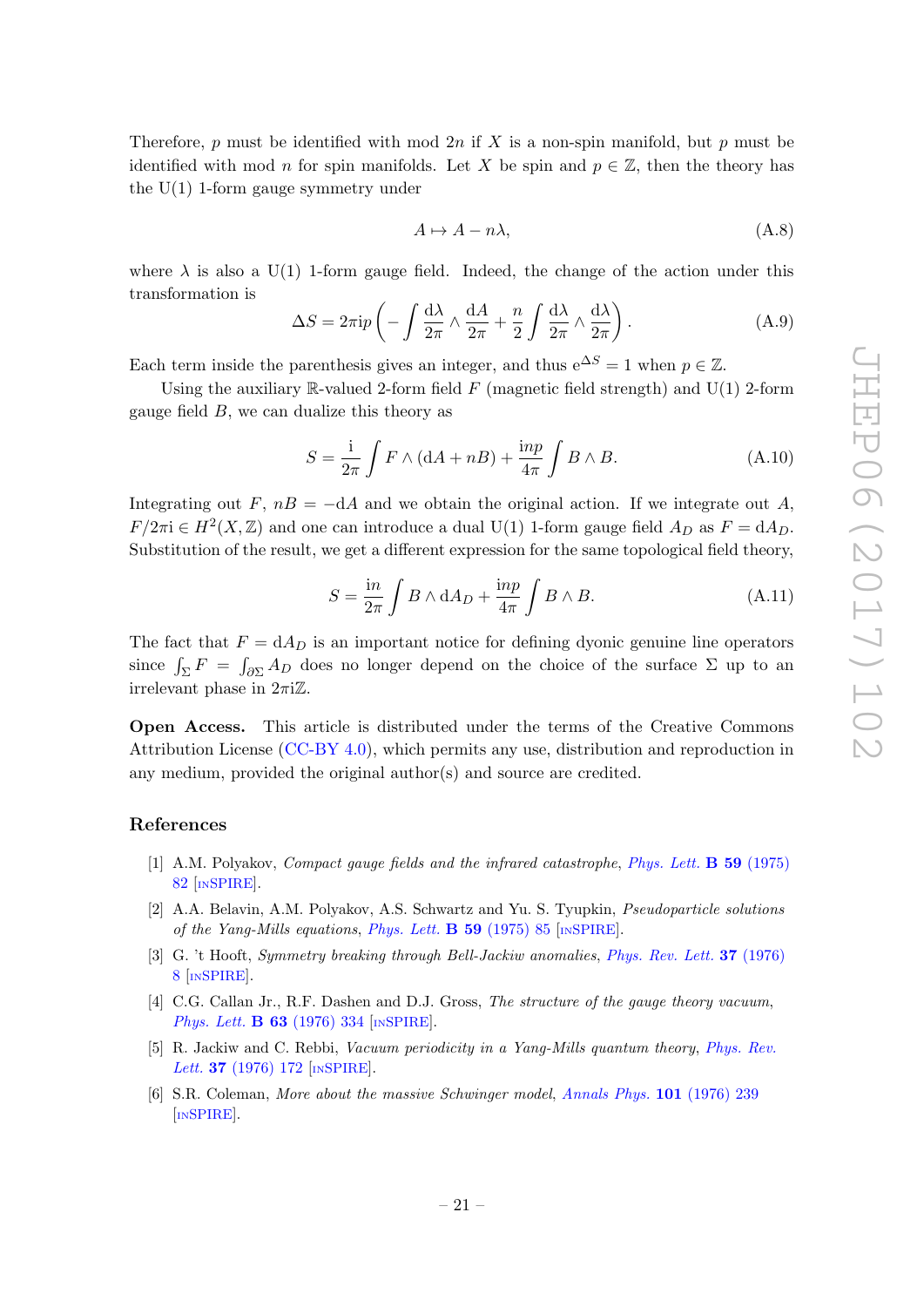- <span id="page-22-0"></span>[7] C.A. Baker et al., An improved experimental limit on the electric dipole moment of the neutron, *[Phys. Rev. Lett.](https://doi.org/10.1103/PhysRevLett.97.131801)* **97** (2006) 131801 [[hep-ex/0602020](https://arxiv.org/abs/hep-ex/0602020)] [IN[SPIRE](https://inspirehep.net/search?p=find+EPRINT+hep-ex/0602020)].
- <span id="page-22-1"></span>[8] E. Witten, Large-N chiral dynamics, [Annals Phys.](https://doi.org/10.1016/0003-4916(80)90325-5)  $128$  (1980) 363 [IN[SPIRE](https://inspirehep.net/search?p=find+J+%22AnnalsPhys.,128,363%22)].
- <span id="page-22-6"></span>[9] G. 't Hooft, Topology of the gauge condition and new confinement phases in non-Abelian gauge theories, [Nucl. Phys.](https://doi.org/10.1016/0550-3213(81)90442-9)  $\bf{B}$  190 (1981) 455 [IN[SPIRE](https://inspirehep.net/search?p=find+J+%22Nucl.Phys.,B190,455%22)].
- [10] N. Ohta, Vacuum structure and chiral charge quantization in the large-N limit, [Prog.](https://doi.org/10.1143/PTP.66.1408) [Theor. Phys.](https://doi.org/10.1143/PTP.66.1408) 66 (1981) 1408 [Erratum ibid. 67 (1982) 993] [IN[SPIRE](https://inspirehep.net/search?p=find+J+%22Prog.Theor.Phys.,66,1408%22)].
- [11] J.L. Cardy and E. Rabinovici, *Phase structure of*  $Z_p$  models in the presence of a  $\theta$ parameter, [Nucl. Phys.](https://doi.org/10.1016/0550-3213(82)90463-1)  $\bf{B}$  205 (1982) 1 [IN[SPIRE](https://inspirehep.net/search?p=find+J+%22Nucl.Phys.,B205,1%22)].
- [12] J.L. Cardy, Duality and the  $\theta$  parameter in Abelian lattice models, [Nucl. Phys.](https://doi.org/10.1016/0550-3213(82)90464-3) **B** 205 [\(1982\) 17](https://doi.org/10.1016/0550-3213(82)90464-3) [IN[SPIRE](https://inspirehep.net/search?p=find+J+%22Nucl.Phys.,B205,17%22)].
- [13] U.J. Wiese, Numerical simulation of lattice  $\theta$  vacua: the 2d U(1) gauge theory as a test case, [Nucl. Phys.](https://doi.org/10.1016/0550-3213(89)90051-5) B 318 (1989) 153 [IN[SPIRE](https://inspirehep.net/search?p=find+J+%22Nucl.Phys.,B318,153%22)].
- [14] I. Affleck, Nonlinear  $\sigma$ -model at  $\theta = \pi$ : Euclidean lattice formulation and solid-on-solid models, *[Phys. Rev. Lett.](https://doi.org/10.1103/PhysRevLett.66.2429)* **66** (1991) 2429 [IN[SPIRE](https://inspirehep.net/search?p=find+J+%22Phys.Rev.Lett.,66,2429%22)].
- [15] M. Creutz, Quark masses and chiral symmetry, Phys. Rev. D 52 [\(1995\) 2951](https://doi.org/10.1103/PhysRevD.52.2951) [[hep-th/9505112](https://arxiv.org/abs/hep-th/9505112)] [IN[SPIRE](https://inspirehep.net/search?p=find+EPRINT+hep-th/9505112)].
- [16] M. Creutz, Anomalies and chiral symmetry in QCD, [Annals Phys.](https://doi.org/10.1016/j.aop.2009.01.005) 324 (2009) 1573 [[arXiv:0901.0150](https://arxiv.org/abs/0901.0150)] [IN[SPIRE](https://inspirehep.net/search?p=find+EPRINT+arXiv:0901.0150)].
- [17] A.V. Smilga,  $QCD$  at  $\theta \sim \pi$ , Phys. Rev. D 59 [\(1999\) 114021](https://doi.org/10.1103/PhysRevD.59.114021) [[hep-ph/9805214](https://arxiv.org/abs/hep-ph/9805214)] [IN[SPIRE](https://inspirehep.net/search?p=find+EPRINT+hep-ph/9805214)].
- <span id="page-22-7"></span>[18] E. Witten, Theta dependence in the large-N limit of four-dimensional gauge theories, [Phys.](https://doi.org/10.1103/PhysRevLett.81.2862) Rev. Lett. 81 [\(1998\) 2862](https://doi.org/10.1103/PhysRevLett.81.2862) [[hep-th/9807109](https://arxiv.org/abs/hep-th/9807109)] [IN[SPIRE](https://inspirehep.net/search?p=find+EPRINT+hep-th/9807109)].
- [19] I.E. Halperin and A. Zhitnitsky, Anomalous effective Lagrangian and  $\theta$  dependence in QCD at finite  $N_c$ , [Phys. Rev. Lett.](https://doi.org/10.1103/PhysRevLett.81.4071) 81 (1998) 4071 [[hep-ph/9803301](https://arxiv.org/abs/hep-ph/9803301)] [IN[SPIRE](https://inspirehep.net/search?p=find+EPRINT+hep-ph/9803301)].
- [20] D. Boer and J.K. Boomsma, Spontaneous CP-violation in the strong interaction at  $\theta = \pi$ , Phys. Rev. D 78 [\(2008\) 054027](https://doi.org/10.1103/PhysRevD.78.054027) [[arXiv:0806.1669](https://arxiv.org/abs/0806.1669)] [IN[SPIRE](https://inspirehep.net/search?p=find+EPRINT+arXiv:0806.1669)].
- [21] S. Aoki and M. Creutz, Pion masses in two-flavor QCD with η condensation, [Phys. Rev.](https://doi.org/10.1103/PhysRevLett.112.141603) Lett. 112 [\(2014\) 141603](https://doi.org/10.1103/PhysRevLett.112.141603)  $[\text{arXiv:1402.1837}]$  $[\text{arXiv:1402.1837}]$  $[\text{arXiv:1402.1837}]$   $[\text{insPIRE}]$ .
- [22] K. Mameda,  $QCD \theta$ -vacua from the chiral limit to the quenched limit, [Nucl. Phys.](https://doi.org/10.1016/j.nuclphysb.2014.11.002) **B** 889 [\(2014\) 712](https://doi.org/10.1016/j.nuclphysb.2014.11.002) [[arXiv:1408.1189](https://arxiv.org/abs/1408.1189)] [IN[SPIRE](https://inspirehep.net/search?p=find+EPRINT+arXiv:1408.1189)].
- <span id="page-22-2"></span>[23] J.J.M. Verbaarschot and T. Wettig, *Dirac spectrum of one-flavor QCD at*  $\theta = 0$  and continuity of the chiral condensate, Phys. Rev.  $\bf{D}$  90 [\(2014\) 116004](https://doi.org/10.1103/PhysRevD.90.116004) [[arXiv:1407.8393](https://arxiv.org/abs/1407.8393)] [IN[SPIRE](https://inspirehep.net/search?p=find+EPRINT+arXiv:1407.8393)].
- <span id="page-22-3"></span>[24] D. Gaiotto, A. Kapustin, Z. Komargodski and N. Seiberg, Theta, time reversal and temperature, JHEP  $05$  [\(2017\) 091](https://doi.org/10.1007/JHEP05(2017)091)  $\left[$ [arXiv:1703.00501](https://arxiv.org/abs/1703.00501) $\right]$   $\left[$ IN[SPIRE](https://inspirehep.net/search?p=find+EPRINT+arXiv:1703.00501) $\right]$ .
- <span id="page-22-4"></span>[25] G. 't Hooft, A planar diagram theory for strong interactions, [Nucl. Phys.](https://doi.org/10.1016/0550-3213(74)90154-0) **B** 72 (1974) 461 [IN[SPIRE](https://inspirehep.net/search?p=find+J+%22Nucl.Phys.,B72,461%22)].
- <span id="page-22-5"></span>[26] M.J. Strassler, On methods for extracting exact nonperturbative results in nonsupersymmetric gauge theories, [hep-th/0104032](https://arxiv.org/abs/hep-th/0104032) [IN[SPIRE](https://inspirehep.net/search?p=find+EPRINT+hep-th/0104032)].
- [27] S. Kachru and E. Silverstein, 4D conformal theories and strings on orbifolds, [Phys. Rev.](https://doi.org/10.1103/PhysRevLett.80.4855) Lett. 80 [\(1998\) 4855](https://doi.org/10.1103/PhysRevLett.80.4855) [[hep-th/9802183](https://arxiv.org/abs/hep-th/9802183)] [IN[SPIRE](https://inspirehep.net/search?p=find+EPRINT+hep-th/9802183)].
- [28] A.E. Lawrence, N. Nekrasov and C. Vafa, On conformal field theories in four-dimensions, [Nucl. Phys.](https://doi.org/10.1016/S0550-3213(98)00495-7) **B 533** (1998) 199 [[hep-th/9803015](https://arxiv.org/abs/hep-th/9803015)] [IN[SPIRE](https://inspirehep.net/search?p=find+EPRINT+hep-th/9803015)].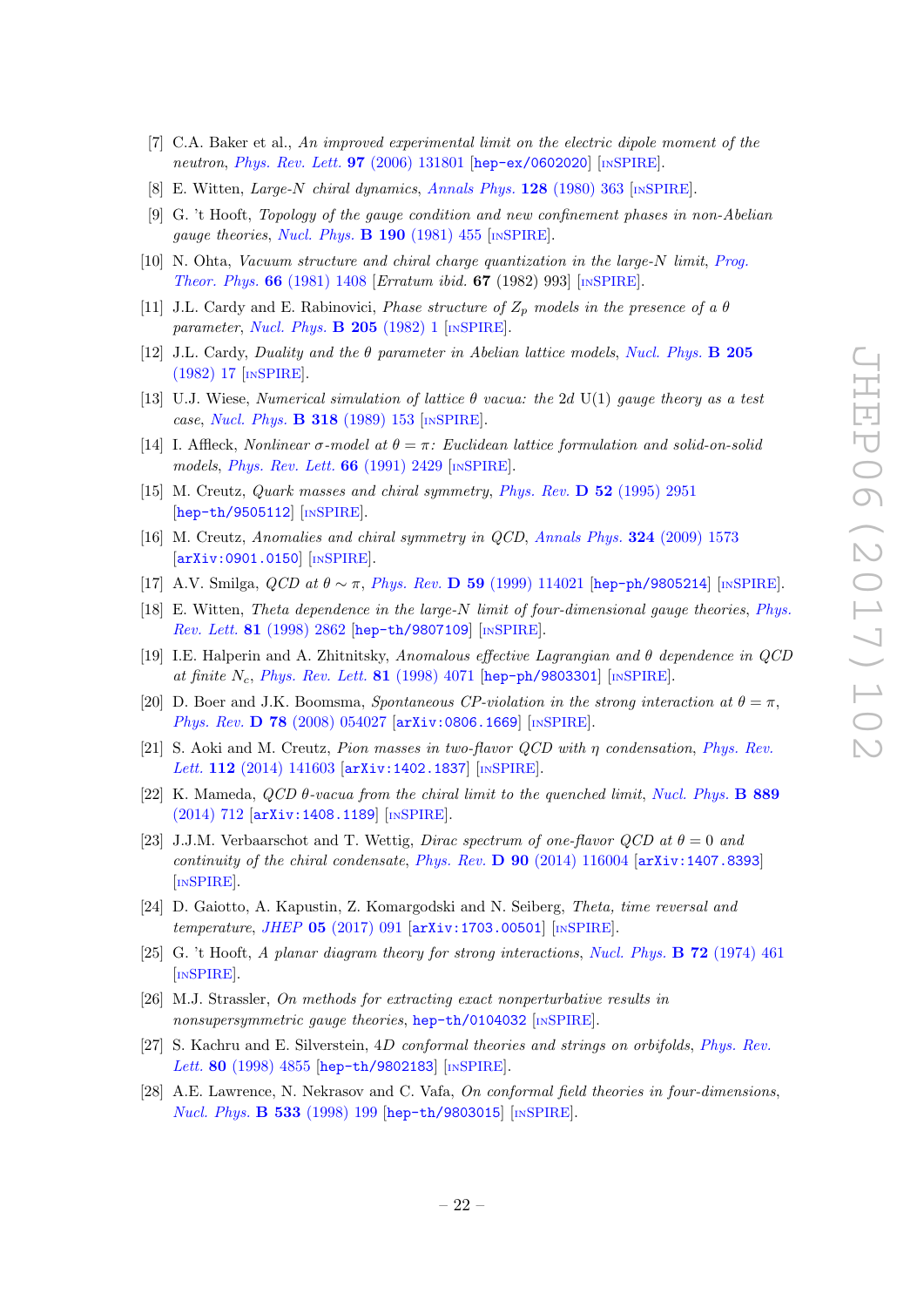- [29] M. Bershadsky, Z. Kakushadze and C. Vafa, String expansion as large-N expansion of gauge theories, [Nucl. Phys.](https://doi.org/10.1016/S0550-3213(98)00272-7)  $\bf{B}$  523 (1998) 59 [[hep-th/9803076](https://arxiv.org/abs/hep-th/9803076)] [IN[SPIRE](https://inspirehep.net/search?p=find+EPRINT+hep-th/9803076)].
- [30] M. Bershadsky and A. Johansen, Large-N limit of orbifold field theories, [Nucl. Phys.](https://doi.org/10.1016/S0550-3213(98)00526-4) **B 536** [\(1998\) 141](https://doi.org/10.1016/S0550-3213(98)00526-4) [[hep-th/9803249](https://arxiv.org/abs/hep-th/9803249)] [IN[SPIRE](https://inspirehep.net/search?p=find+EPRINT+hep-th/9803249)].
- [31] Z. Kakushadze, *Gauge theories from orientifolds and large-N limit, [Nucl. Phys.](https://doi.org/10.1016/S0550-3213(98)00366-6)* **B 529** [\(1998\) 157](https://doi.org/10.1016/S0550-3213(98)00366-6) [[hep-th/9803214](https://arxiv.org/abs/hep-th/9803214)] [IN[SPIRE](https://inspirehep.net/search?p=find+EPRINT+hep-th/9803214)].
- [32] Z. Kakushadze, On large-N gauge theories from orientifolds, [Phys. Rev.](https://doi.org/10.1103/PhysRevD.58.106003) D 58 (1998) [106003](https://doi.org/10.1103/PhysRevD.58.106003) [[hep-th/9804184](https://arxiv.org/abs/hep-th/9804184)] [IN[SPIRE](https://inspirehep.net/search?p=find+EPRINT+hep-th/9804184)].
- [33] M. Schmaltz, Duality of nonsupersymmetric large-N gauge theories, [Phys. Rev.](https://doi.org/10.1103/PhysRevD.59.105018) D 59 [\(1999\) 105018](https://doi.org/10.1103/PhysRevD.59.105018) [[hep-th/9805218](https://arxiv.org/abs/hep-th/9805218)] [IN[SPIRE](https://inspirehep.net/search?p=find+EPRINT+hep-th/9805218)].
- <span id="page-23-0"></span>[34] A. Armoni and B. Kol, Nonsupersymmetric large-N gauge theories from type 0 brane  $configurations, JHEP 07 (1999) 011$  $configurations, JHEP 07 (1999) 011$  [[hep-th/9906081](https://arxiv.org/abs/hep-th/9906081)] [IN[SPIRE](https://inspirehep.net/search?p=find+EPRINT+hep-th/9906081)].
- <span id="page-23-1"></span>[35] A. Armoni, M. Shifman and G. Veneziano, Exact results in non-supersymmetric large-N orientifold field theories, [Nucl. Phys.](https://doi.org/10.1016/S0550-3213(03)00538-8)  $\bf{B}$  667 (2003) 170 [[hep-th/0302163](https://arxiv.org/abs/hep-th/0302163)] [IN[SPIRE](https://inspirehep.net/search?p=find+EPRINT+hep-th/0302163)].
- [36] A. Armoni, M. Shifman and G. Veneziano, SUSY relics in one flavor QCD from a new 1/N expansion, [Phys. Rev. Lett.](https://doi.org/10.1103/PhysRevLett.91.191601) 91 (2003) 191601 [[hep-th/0307097](https://arxiv.org/abs/hep-th/0307097)] [IN[SPIRE](https://inspirehep.net/search?p=find+EPRINT+hep-th/0307097)].
- [37] A. Armoni, M. Shifman and G. Veneziano, QCD quark condensate from SUSY and the orientifold large-N expansion, [Phys. Lett.](https://doi.org/10.1016/j.physletb.2003.10.094)  $\bf{B}$  579 (2004) 384 [[hep-th/0309013](https://arxiv.org/abs/hep-th/0309013)] [IN[SPIRE](https://inspirehep.net/search?p=find+EPRINT+hep-th/0309013)].
- [38] A. Armoni, M. Shifman and G. Veneziano, From super Yang-Mills theory to QCD: planar equivalence and its implications, in From fields to strings: circumnavigating theoretical physics. Ian Kogan memorial collection (3 volume set), M. Shifman, A. Vainshtein and J. Wheater eds., [World Scientific,](https://doi.org/10.1142/9789812775344_0013) Singapore, (2005), pg. 353 [[hep-th/0403071](https://arxiv.org/abs/hep-th/0403071)] [IN[SPIRE](https://inspirehep.net/search?p=find+EPRINT+hep-th/0403071)].
- [39] A. Armoni, M. Shifman and G. Veneziano, Refining the proof of planar equivalence, [Phys.](https://doi.org/10.1103/PhysRevD.71.045015) Rev. D 71 [\(2005\) 045015](https://doi.org/10.1103/PhysRevD.71.045015) [[hep-th/0412203](https://arxiv.org/abs/hep-th/0412203)] [IN[SPIRE](https://inspirehep.net/search?p=find+EPRINT+hep-th/0412203)].
- <span id="page-23-7"></span>[40] P. Kovtun, M. Ünsal and L.G. Yaffe, Nonperturbative equivalences among large-N<sub>c</sub> gauge theories with adjoint and bifundamental matter fields, JHEP 12 [\(2003\) 034](https://doi.org/10.1088/1126-6708/2003/12/034) [[hep-th/0311098](https://arxiv.org/abs/hep-th/0311098)] [IN[SPIRE](https://inspirehep.net/search?p=find+EPRINT+hep-th/0311098)].
- <span id="page-23-3"></span>[41] P. Kovtun, M. Unsal and L.G. Yaffe, *Necessary and sufficient conditions for* non-perturbative equivalences of large-N<sub>c</sub> orbifold gauge theories, JHEP 07 [\(2005\) 008](https://doi.org/10.1088/1126-6708/2005/07/008) [[hep-th/0411177](https://arxiv.org/abs/hep-th/0411177)] [IN[SPIRE](https://inspirehep.net/search?p=find+EPRINT+hep-th/0411177)].
- [42] P. Kovtun, M. Unsal and L.G. Yaffe, *Can large-N<sub>c</sub>* equivalence between supersymmetric Yang-Mills theory and its orbifold projections be valid?, Phys. Rev.  $\bf{D}$  72 [\(2005\) 105006](https://doi.org/10.1103/PhysRevD.72.105006) [[hep-th/0505075](https://arxiv.org/abs/hep-th/0505075)] [IN[SPIRE](https://inspirehep.net/search?p=find+EPRINT+hep-th/0505075)].
- <span id="page-23-2"></span>[43] A. Armoni, A. Gorsky and M. Shifman, Spontaneous  $Z_2$  symmetry breaking in the orbifold daughter of  $N = 1$  super Yang-Mills theory, fractional domain walls and vacuum structure, Phys. Rev. **D 72** [\(2005\) 105001](https://doi.org/10.1103/PhysRevD.72.105001) [[hep-th/0505022](https://arxiv.org/abs/hep-th/0505022)] [IN[SPIRE](https://inspirehep.net/search?p=find+EPRINT+hep-th/0505022)].
- <span id="page-23-4"></span>[44] A. Amariti, D. Orlando and S. Reffert, *Phases of*  $N = 2$  necklace quivers, [arXiv:1604.08222](https://arxiv.org/abs/1604.08222) [IN[SPIRE](https://inspirehep.net/search?p=find+EPRINT+arXiv:1604.08222)].
- <span id="page-23-5"></span>[45] O. Aharony, N. Seiberg and Y. Tachikawa, Reading between the lines of four-dimensional gauge theories, JHEP 08 [\(2013\) 115](https://doi.org/10.1007/JHEP08(2013)115) [[arXiv:1305.0318](https://arxiv.org/abs/1305.0318)] [IN[SPIRE](https://inspirehep.net/search?p=find+EPRINT+arXiv:1305.0318)].
- <span id="page-23-6"></span>[46] A. Kapustin and N. Seiberg, Coupling a QFT to a TQFT and duality, JHEP 04 [\(2014\) 001](https://doi.org/10.1007/JHEP04(2014)001) [[arXiv:1401.0740](https://arxiv.org/abs/1401.0740)] [IN[SPIRE](https://inspirehep.net/search?p=find+EPRINT+arXiv:1401.0740)].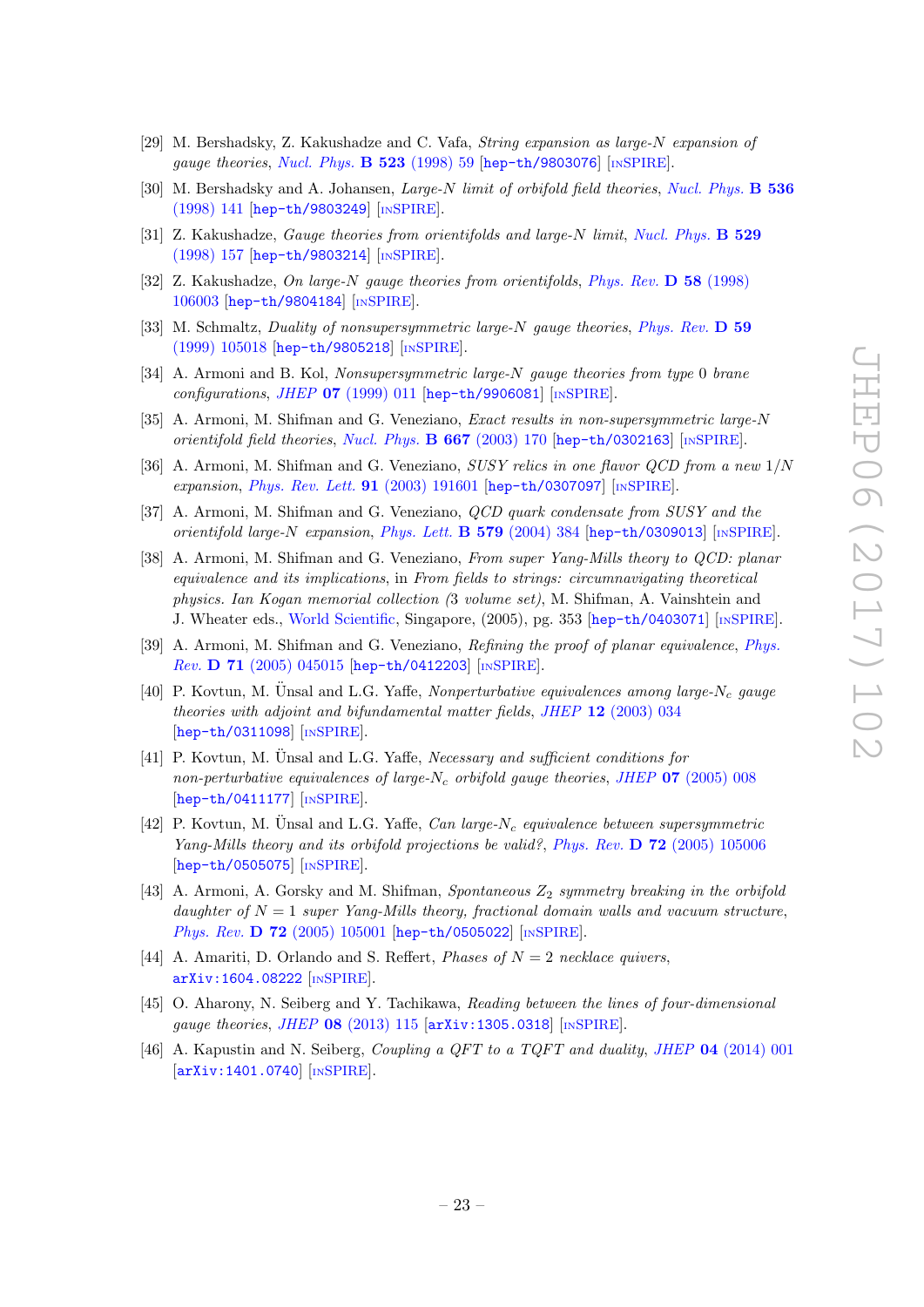- [47] Y. Tachikawa, Magnetic discrete gauge field in the confining vacua and the supersymmetric index, JHEP 03 [\(2015\) 035](https://doi.org/10.1007/JHEP03(2015)035) [[arXiv:1412.2830](https://arxiv.org/abs/1412.2830)] [IN[SPIRE](https://inspirehep.net/search?p=find+EPRINT+arXiv:1412.2830)].
- <span id="page-24-0"></span>[48] D. Gaiotto, A. Kapustin, N. Seiberg and B. Willett, Generalized global symmetries, [JHEP](https://doi.org/10.1007/JHEP02(2015)172) 02 [\(2015\) 172](https://doi.org/10.1007/JHEP02(2015)172) [[arXiv:1412.5148](https://arxiv.org/abs/1412.5148)] [IN[SPIRE](https://inspirehep.net/search?p=find+EPRINT+arXiv:1412.5148)].
- <span id="page-24-1"></span>[49] P. Goddard, J. Nuyts and D.I. Olive, Gauge theories and magnetic charge, [Nucl. Phys.](https://doi.org/10.1016/0550-3213(77)90221-8) B 125 [\(1977\) 1](https://doi.org/10.1016/0550-3213(77)90221-8) [IN[SPIRE](https://inspirehep.net/search?p=find+J+%22Nucl.Phys.,B125,1%22)].
- <span id="page-24-2"></span>[50] S. Gukov and E. Witten, *Rigid surface operators, [Adv. Theor. Math. Phys.](https://doi.org/10.4310/ATMP.2010.v14.n1.a3)* **14** (2010) 87 [[arXiv:0804.1561](https://arxiv.org/abs/0804.1561)] [IN[SPIRE](https://inspirehep.net/search?p=find+EPRINT+arXiv:0804.1561)].
- <span id="page-24-3"></span>[51] T. Banks and N. Seiberg, Symmetries and strings in field theory and gravity, [Phys. Rev.](https://doi.org/10.1103/PhysRevD.83.084019) D 83 [\(2011\) 084019](https://doi.org/10.1103/PhysRevD.83.084019) [[arXiv:1011.5120](https://arxiv.org/abs/1011.5120)] [IN[SPIRE](https://inspirehep.net/search?p=find+EPRINT+arXiv:1011.5120)].
- <span id="page-24-4"></span>[52] E. Witten, Dyons of charge  $e\theta/2\pi$ , [Phys. Lett.](https://doi.org/10.1016/0370-2693(79)90838-4) **B** 86 (1979) 283 [IN[SPIRE](https://inspirehep.net/search?p=find+J+%22Phys.Lett.,B86,283%22)].
- <span id="page-24-5"></span>[53] G. 't Hooft, Naturalness, chiral symmetry, and spontaneous chiral symmetry breaking, in Recent Developments in Gauge Theories. Proceedings, Nato Advanced Study Institute, Cargese France, 26 August–8 September 1979, volume 59, [Plenum Press,](https://doi.org/10.1007/978-1-4684-7571-5_9) New York U.S.A., (1980), pg. 135 [IN[SPIRE](https://inspirehep.net/search?p=find+recid+144074)].
- <span id="page-24-6"></span>[54] Y. Nambu, *Strings, monopoles and gauge fields, Phys. Rev.* **D 10** [\(1974\) 4262](https://doi.org/10.1103/PhysRevD.10.4262) [IN[SPIRE](https://inspirehep.net/search?p=find+J+%22Phys.Rev.,D10,4262%22)].
- <span id="page-24-7"></span>[55] S. Mandelstam, Vortices and quark confinement in non-Abelian gauge theories, [Phys. Rept.](https://doi.org/10.1016/0370-1573(76)90043-0) 23 [\(1976\) 245](https://doi.org/10.1016/0370-1573(76)90043-0) [IN[SPIRE](https://inspirehep.net/search?p=find+J+%22Phys.Rep.,23,245%22)].
- <span id="page-24-8"></span>[56] M. Shifman and M. Unsal, *QCD-like theories on*  $R_3 \times S_1$ : a smooth journey from small to large  $r(S_1)$  with double-trace deformations, Phys. Rev. **D** 78 [\(2008\) 065004](https://doi.org/10.1103/PhysRevD.78.065004) [[arXiv:0802.1232](https://arxiv.org/abs/0802.1232)] [IN[SPIRE](https://inspirehep.net/search?p=find+EPRINT+arXiv:0802.1232)].
- [57] M. Unsal, *Abelian duality, confinement and chiral symmetry breaking in*  $QCD(adj)$ *, [Phys.](https://doi.org/10.1103/PhysRevLett.100.032005)* Rev. Lett. 100 [\(2008\) 032005](https://doi.org/10.1103/PhysRevLett.100.032005) [[arXiv:0708.1772](https://arxiv.org/abs/0708.1772)] [IN[SPIRE](https://inspirehep.net/search?p=find+EPRINT+arXiv:0708.1772)].
- [58] P. Kovtun, M. Ünsal and L.G. Yaffe, Volume independence in large- $N_c$  QCD-like gauge theories, JHEP 06 [\(2007\) 019](https://doi.org/10.1088/1126-6708/2007/06/019) [[hep-th/0702021](https://arxiv.org/abs/hep-th/0702021)] [IN[SPIRE](https://inspirehep.net/search?p=find+EPRINT+hep-th/0702021)].
- [59] M. Unsal, *Magnetic bion condensation: a new mechanism of confinement and mass gap in* four dimensions, Phys. Rev. D 80 [\(2009\) 065001](https://doi.org/10.1103/PhysRevD.80.065001) [[arXiv:0709.3269](https://arxiv.org/abs/0709.3269)] [IN[SPIRE](https://inspirehep.net/search?p=find+EPRINT+arXiv:0709.3269)].
- [60] M. Unsal and L.G. Yaffe, *Center-stabilized Yang-Mills theory: confinement and large-N* volume independence, Phys. Rev. D 78 [\(2008\) 065035](https://doi.org/10.1103/PhysRevD.78.065035) [[arXiv:0803.0344](https://arxiv.org/abs/0803.0344)] [IN[SPIRE](https://inspirehep.net/search?p=find+EPRINT+arXiv:0803.0344)].
- [61] M. Shifman and M. Ünsal, *Multiflavor QCD<sup>\*</sup> on*  $R_3 \times S_1$ : *studying transition from Abelian* to non-Abelian confinement, [Phys. Lett.](https://doi.org/10.1016/j.physletb.2009.10.060)  $\bf{B} 681$  (2009) 491  $\arxiv:0901.3743$  [IN[SPIRE](https://inspirehep.net/search?p=find+EPRINT+arXiv:0901.3743)].
- $[62]$  P.C. Argyres and M. Unsal, *The semi-classical expansion and resurgence in gauge theories:* new perturbative, instanton, bion and renormalon effects, JHEP 08 [\(2012\) 063](https://doi.org/10.1007/JHEP08(2012)063) [[arXiv:1206.1890](https://arxiv.org/abs/1206.1890)] [IN[SPIRE](https://inspirehep.net/search?p=find+EPRINT+arXiv:1206.1890)].
- [63] P. Argyres and M. Unsal, A semiclassical realization of infrared renormalons, [Phys. Rev.](https://doi.org/10.1103/PhysRevLett.109.121601) Lett. 109 [\(2012\) 121601](https://doi.org/10.1103/PhysRevLett.109.121601) [[arXiv:1204.1661](https://arxiv.org/abs/1204.1661)] [IN[SPIRE](https://inspirehep.net/search?p=find+EPRINT+arXiv:1204.1661)].
- [64] G.V. Dunne and M. Ünsal, Resurgence and trans-series in quantum field theory: the  $CP^{N-1}$ model, JHEP 11 [\(2012\) 170](https://doi.org/10.1007/JHEP11(2012)170) [[arXiv:1210.2423](https://arxiv.org/abs/1210.2423)] [IN[SPIRE](https://inspirehep.net/search?p=find+EPRINT+arXiv:1210.2423)].
- [65] G.V. Dunne and M. Unsal, *Continuity and resurgence: towards a continuum definition of* the  $\mathbb{CP}^{N-1}$  model, Phys. Rev. D 87 [\(2013\) 025015](https://doi.org/10.1103/PhysRevD.87.025015) [[arXiv:1210.3646](https://arxiv.org/abs/1210.3646)] [IN[SPIRE](https://inspirehep.net/search?p=find+EPRINT+arXiv:1210.3646)].
- [66] E. Poppitz, T. Schäfer and M. Unsal, *Continuity, deconfinement and (super) Yang-Mills* theory, JHEP 10 [\(2012\) 115](https://doi.org/10.1007/JHEP10(2012)115) [[arXiv:1205.0290](https://arxiv.org/abs/1205.0290)] [IN[SPIRE](https://inspirehep.net/search?p=find+EPRINT+arXiv:1205.0290)].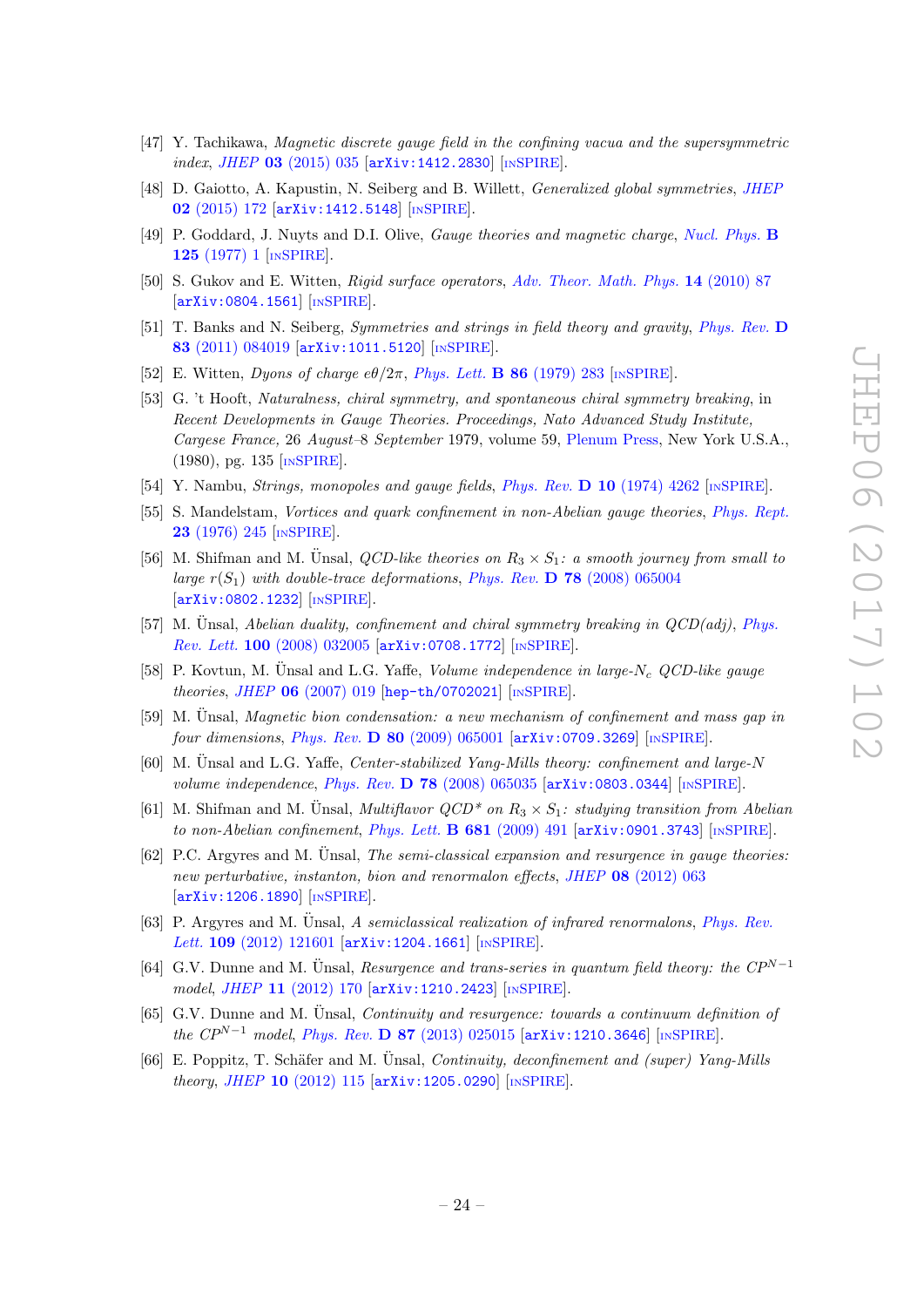- [67] M.M. Anber, S. Collier, E. Poppitz, S. Strimas-Mackey and B. Teeple, Deconfinement in  $N=1$  super Yang-Mills theory on  $R^3 \times S^1$  via dual-Coulomb gas and "affine" XY-model, JHEP 11 [\(2013\) 142](https://doi.org/10.1007/JHEP11(2013)142) [[arXiv:1310.3522](https://arxiv.org/abs/1310.3522)] [IN[SPIRE](https://inspirehep.net/search?p=find+EPRINT+arXiv:1310.3522)].
- [68] A. Cherman, D. Dorigoni, G.V. Dunne and M. Unsal, Resurgence in quantum field theory: nonperturbative effects in the principal chiral model, [Phys. Rev. Lett.](https://doi.org/10.1103/PhysRevLett.112.021601) 112 (2014) 021601 [[arXiv:1308.0127](https://arxiv.org/abs/1308.0127)] [IN[SPIRE](https://inspirehep.net/search?p=find+EPRINT+arXiv:1308.0127)].
- $[69]$  A. Cherman, D. Dorigoni and M. Unsal, *Decoding perturbation theory using resurgence:* Stokes phenomena, new saddle points and Lefschetz thimbles, JHEP 10 [\(2015\) 056](https://doi.org/10.1007/JHEP10(2015)056) [[arXiv:1403.1277](https://arxiv.org/abs/1403.1277)] [IN[SPIRE](https://inspirehep.net/search?p=find+EPRINT+arXiv:1403.1277)].
- [70] T. Misumi, M. Nitta and N. Sakai, Classifying bions in Grassmann σ-models and non-Abelian gauge theories by D-branes, [Prog. Theor. Exp. Phys.](https://doi.org/10.1093/ptep/ptv009) 2015 (2015) 033B02 [[arXiv:1409.3444](https://arxiv.org/abs/1409.3444)] [IN[SPIRE](https://inspirehep.net/search?p=find+EPRINT+arXiv:1409.3444)].
- [71] T. Misumi, M. Nitta and N. Sakai, Neutral bions in the  $CP^{N-1}$  model, JHEP 06 [\(2014\) 164](https://doi.org/10.1007/JHEP06(2014)164) [[arXiv:1404.7225](https://arxiv.org/abs/1404.7225)] [IN[SPIRE](https://inspirehep.net/search?p=find+EPRINT+arXiv:1404.7225)].
- $[72]$  G.V. Dunne and M. Unsal, New nonperturbative methods in quantum field theory: from large-N orbifold equivalence to bions and resurgence, [Ann. Rev. Nucl. Part. Sci.](https://doi.org/10.1146/annurev-nucl-102115-044755) 66 (2016) [245](https://doi.org/10.1146/annurev-nucl-102115-044755) [[arXiv:1601.03414](https://arxiv.org/abs/1601.03414)] [IN[SPIRE](https://inspirehep.net/search?p=find+EPRINT+arXiv:1601.03414)].
- [73] A. Cherman, T. Schäfer and M. Unsal, *Chiral Lagrangian from duality and monopole* operators in compactified QCD, [Phys. Rev. Lett.](https://doi.org/10.1103/PhysRevLett.117.081601) 117 (2016) 081601 [[arXiv:1604.06108](https://arxiv.org/abs/1604.06108)] [IN[SPIRE](https://inspirehep.net/search?p=find+EPRINT+arXiv:1604.06108)].
- [74] T. Fujimori, S. Kamata, T. Misumi, M. Nitta and N. Sakai, Nonperturbative contributions from complexified solutions in  $\mathbb{CP}^{N-1}$  models, Phys. Rev. D 94 [\(2016\) 105002](https://doi.org/10.1103/PhysRevD.94.105002) [[arXiv:1607.04205](https://arxiv.org/abs/1607.04205)] [IN[SPIRE](https://inspirehep.net/search?p=find+EPRINT+arXiv:1607.04205)].
- [75] C. Kozçaz, T. Sulejmanpasic, Y. Tanizaki and M. Unsal, *Cheshire cat resurgence*,  $self-resu$ resurgence and quasi-exact solvable systems,  $arXiv:1609.06198$  [IN[SPIRE](https://inspirehep.net/search?p=find+EPRINT+arXiv:1609.06198)].
- [76] T. Sulejmanpasic, Global symmetries, volume independence and continuity in quantum field theories, [Phys. Rev. Lett.](https://doi.org/10.1103/PhysRevLett.118.011601) 118 (2017) 011601 [[arXiv:1610.04009](https://arxiv.org/abs/1610.04009)] [IN[SPIRE](https://inspirehep.net/search?p=find+EPRINT+arXiv:1610.04009)].
- <span id="page-25-0"></span>[77] M. Yamazaki and K. Yonekura, From 4d Yang-Mills to 2d  $\mathbb{CP}^{N-1}$  model: IR problem and  $confinement$  at weak coupling,  $arXiv:1704.05852$  [IN[SPIRE](https://inspirehep.net/search?p=find+EPRINT+arXiv:1704.05852)].
- <span id="page-25-1"></span>[78] AuroraScience collaboration, M. Cristoforetti, F. Di Renzo and L. Scorzato, New approach to the sign problem in quantum field theories: high density QCD on a Lefschetz thimble, Phys. Rev. D 86 [\(2012\) 074506](https://doi.org/10.1103/PhysRevD.86.074506) [[arXiv:1205.3996](https://arxiv.org/abs/1205.3996)] [IN[SPIRE](https://inspirehep.net/search?p=find+EPRINT+arXiv:1205.3996)].
- [79] M. Cristoforetti, F. Di Renzo, A. Mukherjee and L. Scorzato, Monte Carlo simulations on the Lefschetz thimble: taming the sign problem, Phys. Rev.  $\bf{D}$  88 [\(2013\) 051501](https://doi.org/10.1103/PhysRevD.88.051501) [[arXiv:1303.7204](https://arxiv.org/abs/1303.7204)] [IN[SPIRE](https://inspirehep.net/search?p=find+EPRINT+arXiv:1303.7204)].
- [80] H. Fujii, D. Honda, M. Kato, Y. Kikukawa, S. Komatsu and T. Sano, Hybrid Monte Carlo on Lefschetz thimbles — a study of the residual sign problem, JHEP 10 [\(2013\) 147](https://doi.org/10.1007/JHEP10(2013)147) [[arXiv:1309.4371](https://arxiv.org/abs/1309.4371)] [IN[SPIRE](https://inspirehep.net/search?p=find+EPRINT+arXiv:1309.4371)].
- [81] Y. Tanizaki and T. Koike, Real-time Feynman path integral with Picard-Lefschetz theory and its applications to quantum tunneling, [Annals Phys.](https://doi.org/10.1016/j.aop.2014.09.003)  $351$  (2014) 250 [[arXiv:1406.2386](https://arxiv.org/abs/1406.2386)] [IN[SPIRE](https://inspirehep.net/search?p=find+EPRINT+arXiv:1406.2386)].
- [82] Y. Tanizaki, Lefschetz-thimble techniques for path integral of zero-dimensional  $O(n)$ σ-models, Phys. Rev. D 91 [\(2015\) 036002](https://doi.org/10.1103/PhysRevD.91.036002) [[arXiv:1412.1891](https://arxiv.org/abs/1412.1891)] [IN[SPIRE](https://inspirehep.net/search?p=find+EPRINT+arXiv:1412.1891)].
- [83] T. Kanazawa and Y. Tanizaki, Structure of Lefschetz thimbles in simple fermionic systems, JHEP 03 [\(2015\) 044](https://doi.org/10.1007/JHEP03(2015)044) [[arXiv:1412.2802](https://arxiv.org/abs/1412.2802)] [IN[SPIRE](https://inspirehep.net/search?p=find+EPRINT+arXiv:1412.2802)].